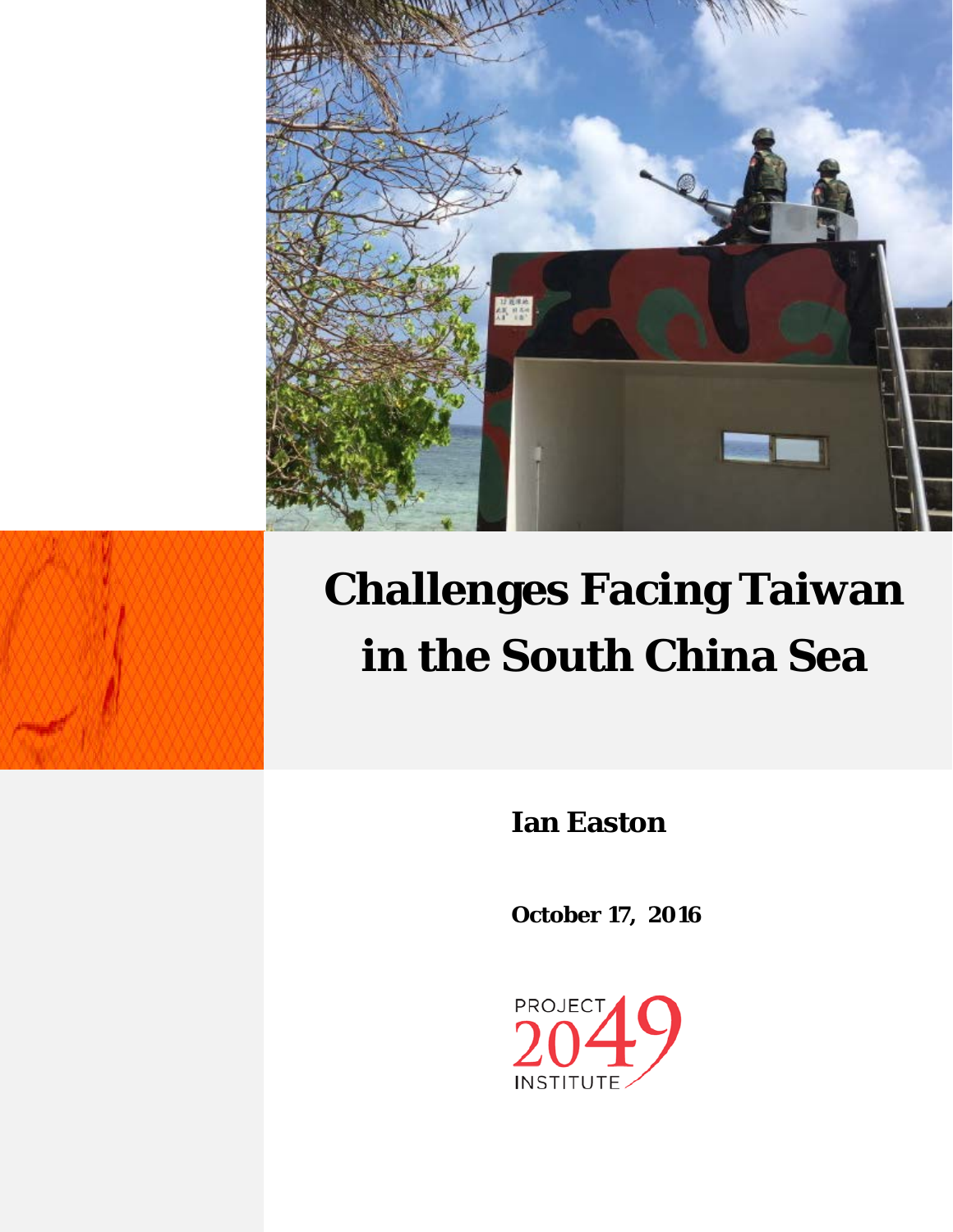## **About the Project 2049 Institute**

**The Project 2049 Institute** seeks to guide decision makers toward a more secure Asia by the century's mid-point. Located in Arlington, Virginia, the organization fills a gap in the public policy realm through forward-looking, region-specific research on alternative security and policy solutions. Its interdisciplinary approach draws on rigorous analysis of socioeconomic, governance, military, environmental, technological and political trends, and input from key players in the region, with an eye toward educating the public and informing policy debate.

## **About the Author**

**Ian Easton** is a research fellow at the Project 2049 Institute, where he studies defense and security issues in Asia. During the summer of 2013, he was a visiting fellow at the Japan Institute for International Affairs (JIIA) in Tokyo. Previously, Ian worked as a China analyst at the Center for Naval Analyses (CNA) for two years. He lived in Taipei from 2005 to 2010. Ian holds an M.A. in China Studies from National Chengchi University in Taipei and a B.A. in International Studies from the University of Illinois Urbana-Champaign. He studied Chinese at Fudan University in Shanghai, and National Taiwan Normal University in Taipei.

## **Acknowledgments**

An earlier draft of this paper was presented on September 6, 2016, in Taipei at the "2016 Defense Forum on Regional Security." The author would like to acknowledge and thank the Taiwan (ROC) Ministry of National Defense, and especially the Department of Integrated Assessment and the National Defense University, for hosting the forum. Alan Yang, Rachael Burton, Charles Emmett, and Sebra Yen deserve special mention for reviewing paper drafts and making corrections. The following represents the author's own personal views only.

> Cover Image: Taiwanese Coast Guard personnel on Itu Aba operate an antiquated air defense gun (Source: CNN)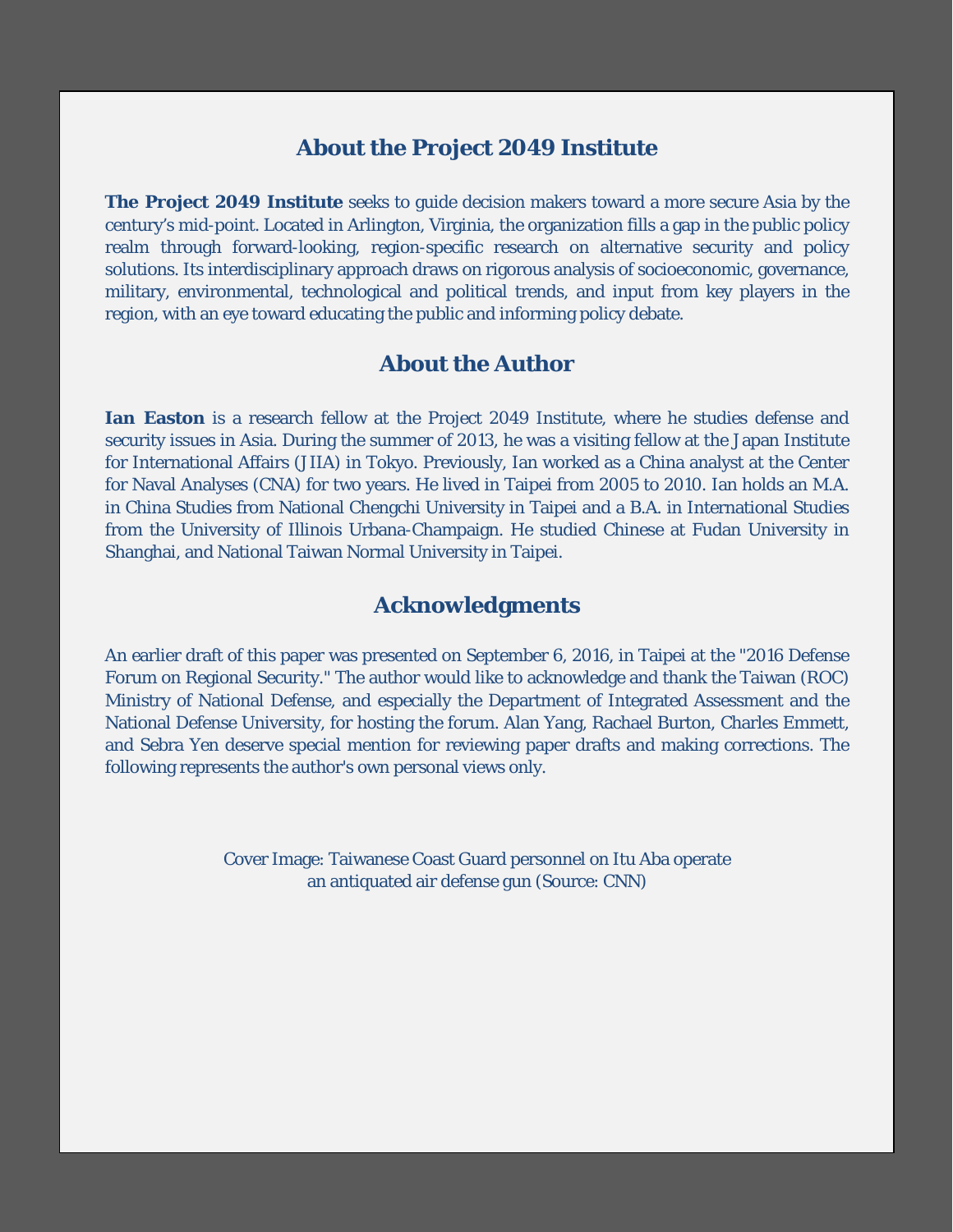

# **Introduction**

The People's Republic of China (PRC) has embarked upon an aggressive campaign of expansionism in the South China Sea that threatens the national interests of the United States, Japan, South Korea, Taiwan, and many other countries in the Asia-Pacific. In the past two years, the Chinese Communist Party (CCP) has invested extraordinary resources into the construction of artificial island bases which span across disputed territory. When complete, these bases will be used for military operations.<sup>[1](#page-20-0)</sup> The People's Liberation Army (PLA) is the armed wing of the CCP and an instrument of the communist government. It is modernizing and deploying additional forces to the area to ensure that it can project power from new bases as they come online. [2](#page-20-1) PRC behavior is increasingly provocative, and regional tensions have risen to the highest levels seen in decades.[3](#page-20-2) 

Since 1947, Taiwan's Republic of China (ROC) government has claimed sovereignty over the South China Sea. Today it maintains control over two of the Sea's most strategically positioned, naturally formed island atolls: Pratas Island (*Dongsha Dao*) and Itu Aba Island (*Taiping Dao*). Both locations have long airstrips, docks, radars, and other civil-military facilities. These island outposts add legitimacy to Taiwan's sovereignty claims and help ensure the security of vital sea lines of communication connecting Taiwan's ports to the Middle East and Europe. Like all island nations, Taiwan is dependent upon free access to the sea for its survival.

In principle, Taiwan's sovereignty claims and territorial holdings in the South China Sea should be viewed by the U.S. as an asset. Of the seven claimants, Taiwan is the only stable democracy and the only American ally that has advanced military capabilities and facilities that could be used to support freedom of navigation operations.<sup>[4](#page-20-3)</sup> In practice, however, the PRC has been able to exploit the fundamentally flawed bilateral relationship between Washington and Taipei to convince many observers that Taiwan has no positive role to play in the dispute. As a result, a rift could grow between the U.S. and ROC governments at the very time they need each other the most.<sup>[5](#page-20-4)</sup>

This paper will examine the many challenges facing Taiwan in the South China Sea. It will first lay out some of the reasons why the South China Sea matters to Taiwan's interests. Next, it will assess the PRC threat to Taiwanese interests at the strategic, operational, and tactical levels of analysis. Finally, the paper will conclude with an outline of areas where the U.S. and Taiwan could cooperate to impose costs on PRC expansionism and better ensure regional peace and stability.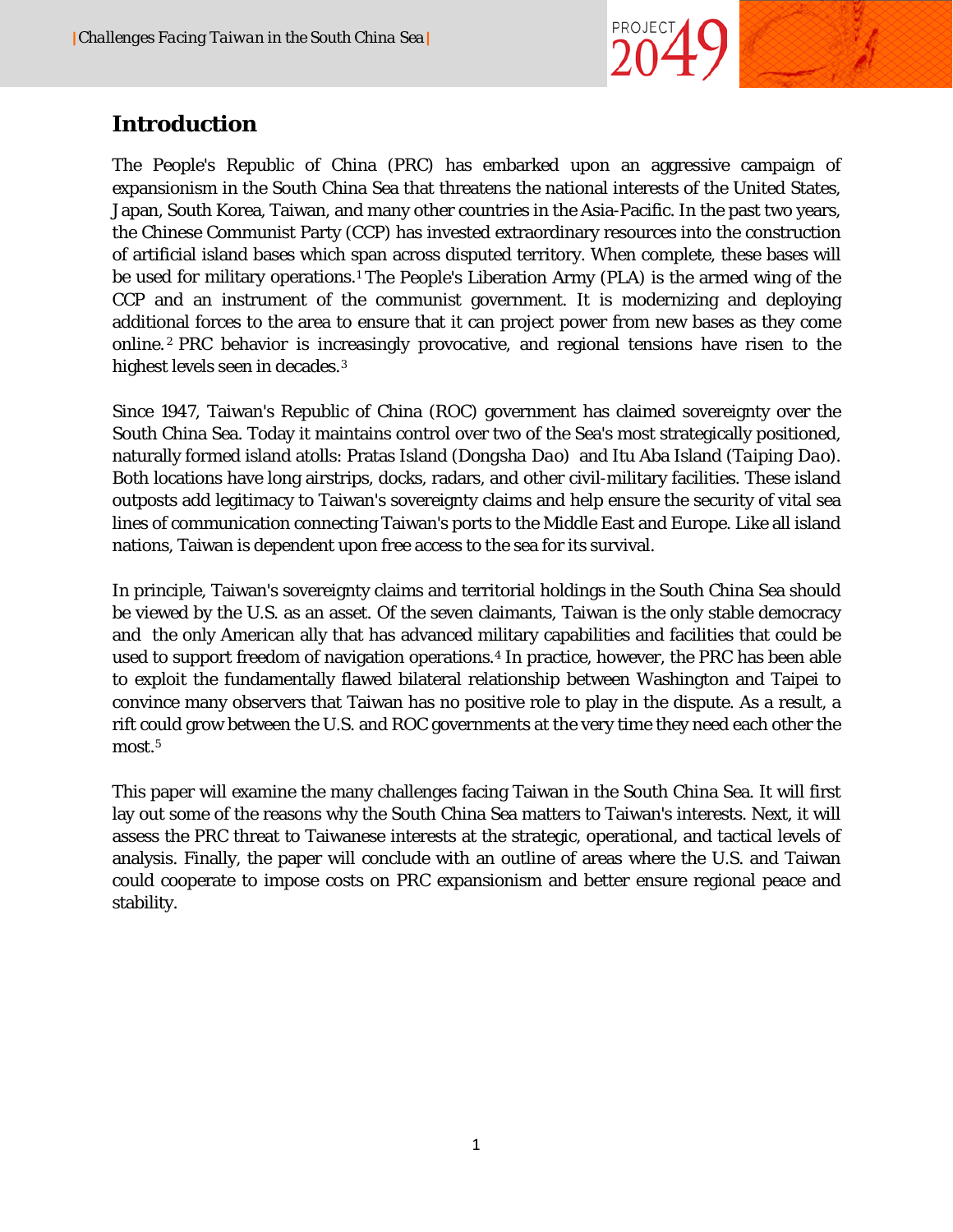

## **Why the South China Sea Matters**

For Taiwan, the South China Sea is a peripheral theater that cannot compare to the Taiwan Strait in terms of its supreme strategic value. Nonetheless, the Sea is an important factor to consider when evaluating Taiwan's national interests. Sea lines of communication connecting Taiwan to its markets and suppliers in Europe and the Middle East pass through the South China Sea, making it a key chokepoint. Like all island nations, Taiwan is dependent upon free access to the sea for ensuring its existence, and survival is the paramount interest of any state. This section will briefly discuss the South China Sea from the perspective of why it matters for Taiwan's continuing struggle to survive as a free, sovereign, and independent state.

It is important to start with the most fundamental problem: Taiwan is a country that is not treated like a country. Recognizing this reality is essential because it colors every aspect of Taiwan's approach to international affairs, defense strategy, and security policy, often making what should be relatively simple issues impossibly complex. This problem is the direct result of the PRC's strenuous worldwide efforts to purge Taiwan's participation from the international community. Consequently, Taiwan does not have a seat at the United Nations and does not currently maintain diplomatic relations with the United States, Japan, or any of the world's other advanced economies. All felt compelled, or were forced, to cut their relations with the ROC when they established relations with the PRC.<sup>[6](#page-20-5)</sup>

Taiwan is a peaceful, prosperous, and thriving democracy, but it is regularly treated like an international pariah state or an official nonentity. In view of its perilous position, Taiwan's foremost challenge is to remind the world that it is not part of the PRC and exists as a legitimate and sovereign state. It is therefore in Taiwan's interests to maintain its sovereignty claims in the South China Sea until it has the opportunity to negotiate. By contesting PRC (and other) claims and refusing to unilaterally concede sovereignty, the ROC government in Taipei sends the signal that Taiwan, while often ignored, continues to exist as a free country and is determined to be treated with the dignity and respect it deserves. Sovereignty disputes are to be negotiated as equals, not unilaterally conceded.

In addition to serious concerns that Taiwan might forever be left outside the family of nations, Taiwanese leaders must also worry about the possibility that their home island might be invaded and occupied by their much larger communist neighbor. The long-running standoff in the Taiwan Strait between the ROC and PRC governments began on December 8, 1949, and continues to this day. Throughout this 66 year period (and counting), the PRC has not had the combined political, military, and economic wherewithal to attempt an invasion. Yet a significant degree of fighting has taken place, the two governments remain hostile, and the potential for rapid crisis escalation is growing. The sweeping PLA reforms announced earlier this year appear to have been driven, at least in part, by the PRC's strategy to prepare for a future invasion of Taiwan.[7](#page-20-6)

The South China Sea has a role to play in the defense of Taiwan. ROC military intelligence assets on Pratas and Itu Aba reportedly allow for the monitoring of PLA activities, providing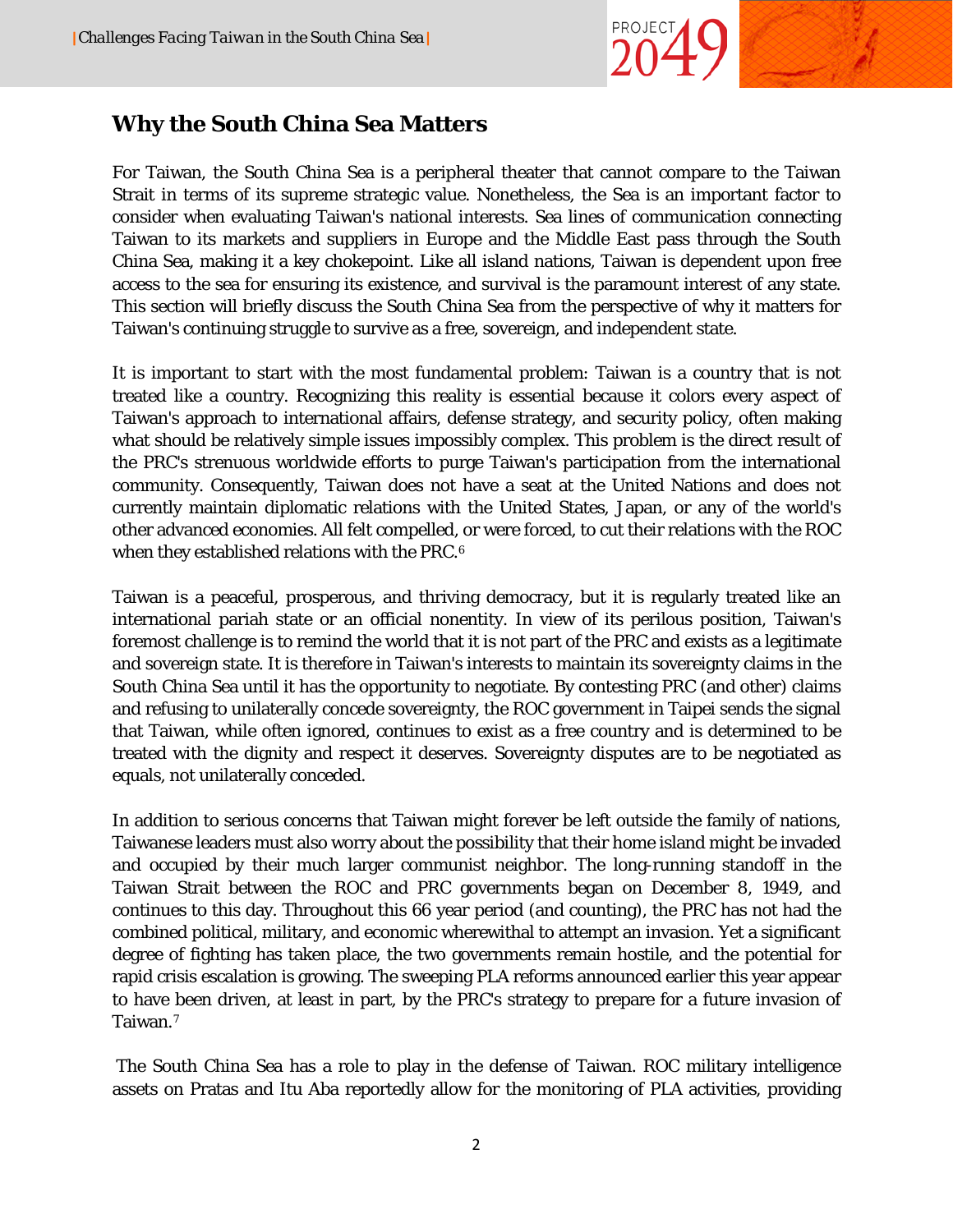

strategic indications and warning information to Taipei and Washington. These islands are frontline scouting bases, alerting Taiwan's president and cabinet if the PRC is preparing to attack. Weather stations, radars, listening posts, and patrol crafts on these islands all serve to provide valuable, life-saving information in peacetime, but their most important service is to meet the early warning and intelligence needs of the country.[8](#page-20-7)



Figure 1: Map of Taiwan's Islands in the South China Sea (Project 2049 Institute)

Pratas Island, for example, is in an excellent location to monitor key PLA units which could threaten Taiwan's security. Significant among them are the PLA's 124th amphibious mechanized division in Boluo, the 6th Army Aviation Regiment in Foshan, the "South China Sharp Sword" Special Operations Brigade in Guangzhou, and the PLA Navy's 1st and 164th Marine brigades in Zhanjiang.<sup>[9](#page-20-8)</sup> It is critical for the ROC military to continuously survey these units because they would likely be involved in any surprise attack on Taiwan (see Appendix I for the PLA order of battle in the South China Sea area). Moreover, suspected PLA amphibious training bases are located nearby. Prior to a major assault on Taiwan, it can be presumed that these bases would be used heavily to prepare Chinese units for the coming invasion. They must therefore be monitored for the purpose of providing strategic warning[.10](#page-21-0) In addition to surveillance platforms directed toward the PRC mainland, it seems likely that Pratas has early warning sensors on the island that are capable of picking up air and naval movements through the Luzon Strait, a key chokepoint. PLA bombers, ships, and submarines passing through here could be a potential threat to Taiwan's east coast and the U.S. territory of Guam.[11](#page-21-1)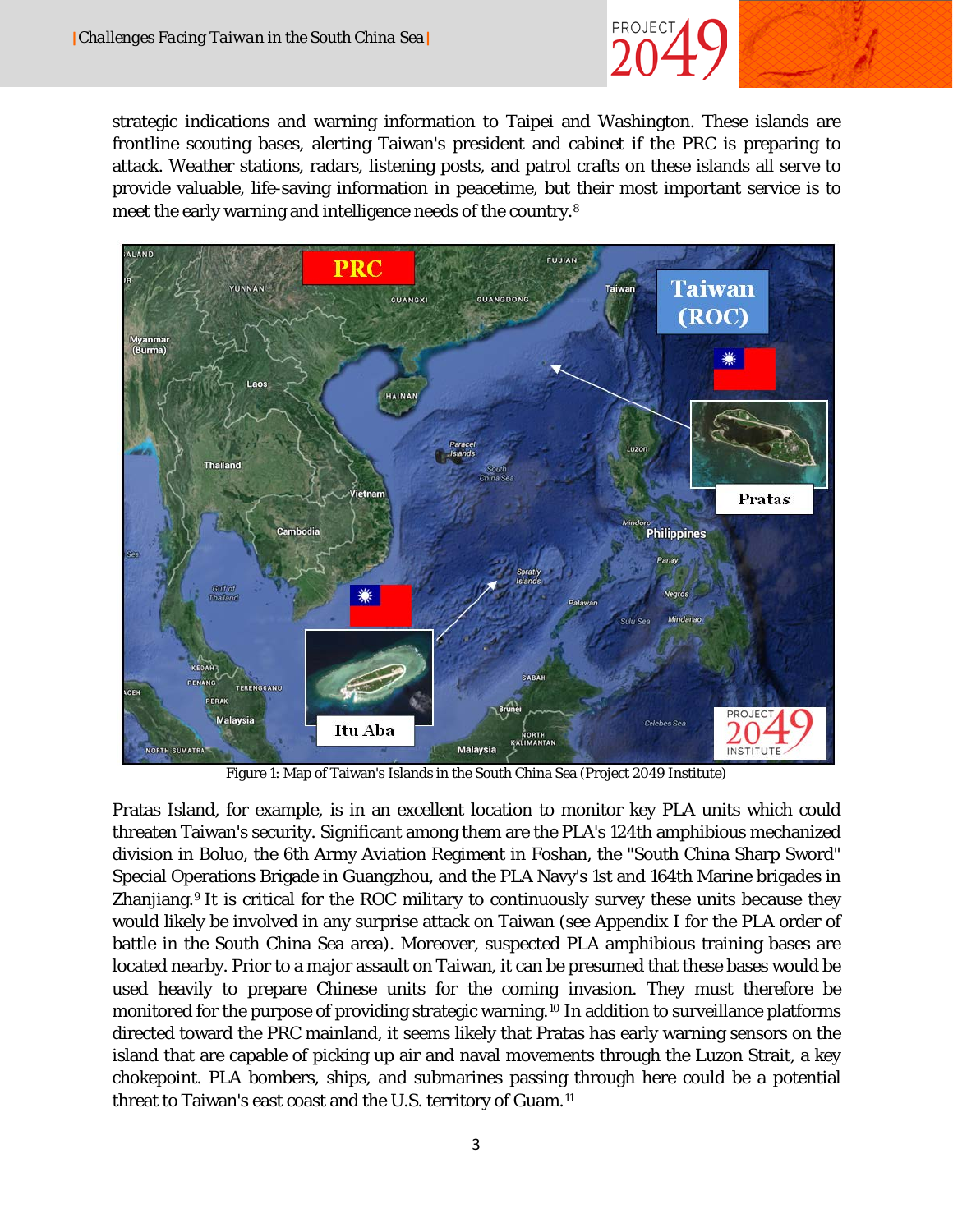

Itu Aba is located far south of Pratas. This location is valuable because it offers Taiwan the ability to observe Chinese air and naval movements through the distant reaches of the South China Sea. Itu Aba is useful for monitoring regional developments in Southeast Asia that impact the interests of Taiwan, and it serves as a natural emergency diversion point for Taiwanese planes and ships on their way to Singapore or elsewhere in the region. It could also be used as a staging base for humanitarian assistance and disaster relief missions in Southeast Asia. While it is often noted that Itu Aba provides access to rich fishing grounds and potential oil deposits, this island, like Pratas, matters for Taiwan mainly because of its political and military significance.

In the event of a cross-Strait war, the intelligence collected from Pratas and Itu Aba could help Taiwanese and American military commanders fight and win battles against the PLA. Knowledge of enemy aircraft, ship, and submarine characteristics, locations, speeds, headings, and missions is critical for planning efforts and for ensuring favorable combat outcomes. These islands are also militarily valuable in their own right. They can at any time be armed with antiship cruise missiles, garrisoned by marines, and used as springboards for raids against the PRC's nearby islands. In modern warfare, and especially in a Taiwan Strait contingency, even small scale engagements could have strategic effects―particularly during the critical days, weeks, or months in the run up to a PLA invasion attempt. In addition, the ability to launch combat search and rescue operations from these island bases no doubt has a positive psychological impact upon Taiwanese soldiers, sailors, submariners, airmen, and marines who operate in the South China Sea area. Having briefly overviewed the importance of the South China Sea to Taiwan's interests, the next section will assess the emerging threats to those interests.

# **Assessing the Threat**

It is important to recognize that not all dangers are equal, and lumping them all together can create a misleading impression. Taiwanese officials and pundits sometime portray the Philippines and Vietnam as threats to Taiwan because they share overlapping territorial claims and their patrol forces have a track record of unprofessional behavior.[12](#page-21-2) In reality, these two countries on their worst days have neither the desire nor the strength to do any significant damage to Taiwan, and they often serve as valuable partners. The PRC, on the other hand, presents Taiwan with a clear threat in the South China Sea. This section will assess that threat at the strategic, operational, and tactical levels of analysis.

#### *Strategic*

In national security affairs it is unwise, and often fatal, to disentangle politics from military considerations. The nature of the CCP, and the PLA as a Leninist party army, means that all military activities are imbued with political and strategic significance. What the PLA leadership cares most about is ensuring the legitimacy of the communist party. To do this, the PLA advances Beijing's successor state theory, a false narrative which argues that the ROC government ceased to exist on October 1, 1949, and the PRC government inherited sovereignty over all the ROC's territory, including the South China Sea.[13](#page-21-3)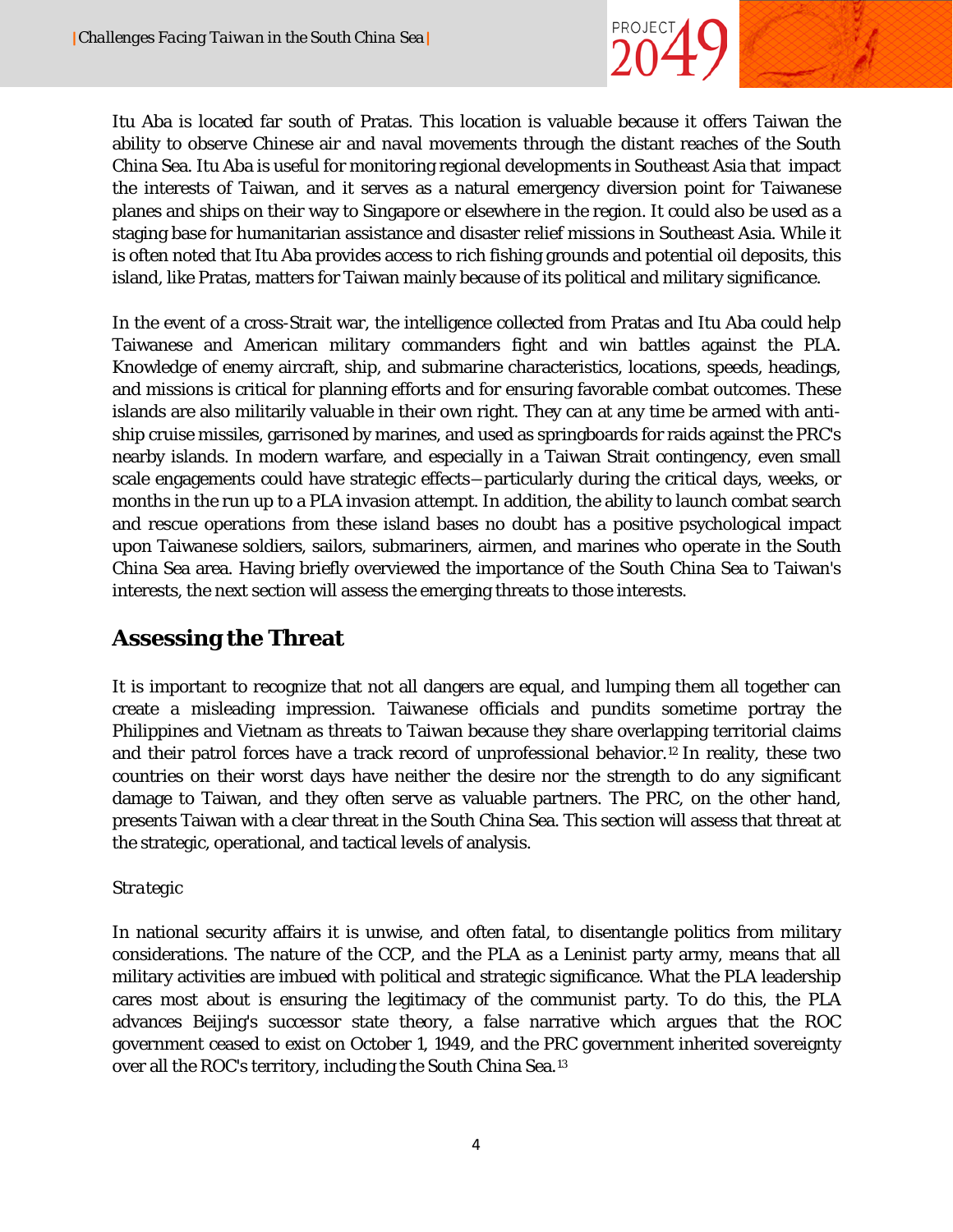

The PRC has long sought to undermine Taiwanese sovereignty in the South China Sea (and everywhere else), but in recent years its activities in this regard have accelerated at a considerable pace. According to the Department of Defense, by late 2015 the PRC had added 3,200 acres of land to seven features it occupies in the Spratly islands, three of which will soon have large port facilities and airfields that are nearly 10,000 feet long.<sup>[14](#page-21-4)</sup> These bases form a semicircle around Taiwan's Itu Aba Island, enveloping it from the northwest, south, and southeast. Previously Itu Aba was the largest island in the Spratlys. It is now dwarfed by PRC controlled bases (see Figure 2).



Figure 2: Map of PLA bases in the South China Sea (Department of Defense and Project 2049 Institute)

The political-military activities of the PRC have undermined Taiwan's strategic interests in a number of important respects. The biggest problem is that PRC behavior has complicated relations between Taiwan and its only ally, the United States. Some American observers have accused Taipei of supporting Beijing's nine-dash line claim and adding to regional tensions. From their perspective, Taiwan should consider renouncing its claims and unilaterally concede sovereignty, without the opportunity to negotiate as an equal party. Others have urged Taiwan to take a very different tack and stay out of the dispute altogether, arguing that if Taiwan challenged Beijing's claims in the South China Sea, cross-Strait stability would be affected, as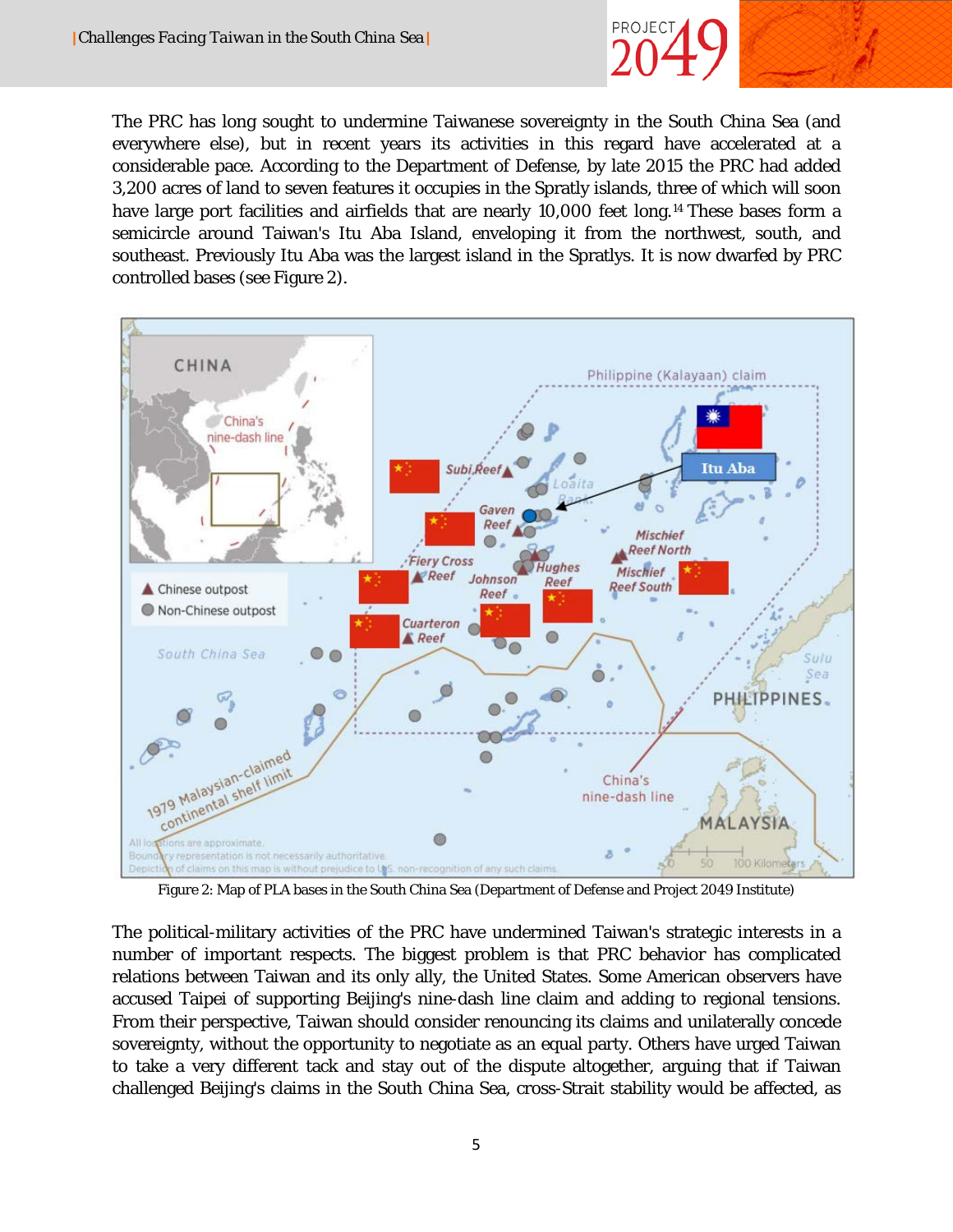

Taiwan would be moving away from the notion of "One China."[15](#page-21-5) United front arguments made in Taipei and Washington have sought to constrain Taiwan's options, while driving a wedge between the U.S. and Taiwan.<sup>[16](#page-21-6)</sup>

The Permanent Court of Arbitration in the Hague recently declared that Taiwan's Taiping Island is a "rock" and not an island. In addition, the court referred to Taiwan not as a country, but as "The Taiwan Authority of China," a title seen by Taiwan's government as insulting and highly distasteful.[17](#page-21-7) It seems likely that this would not have happened if Taiwan were recognized as a legitimate member of the international community and allowed to present its case before the world as a sovereign equal. China's communist government was afforded the opportunity to makes its case. Why should Taiwan's democratic government not have the same opportunity?

The Hague decision demonstrates how China continues to employ its coercive power and influence to make sure Taiwan stays segregated from the international community. In the months and years ahead, one of Taiwan's most pressing strategic challenges will be to figure out how to make clear to the watching world that it is not a PRC subsidiary and its island territory, sovereignty claims, and actions in the South China Sea all have merit in their own right. The key questions facing Taiwanese decision-makers include: How can Taipei use the South China Sea issue to bring itself in closer harmony with Washington and mitigate against the very real threat of divergence? How can Taiwan show that it does not support nor accept the PRC position, while at the same time avoiding actions which could elevate cross-Strait tensions?

#### *Operational*

The PRC's rapid development of military bases in the South China Sea will have negative effects on Taiwan's defense and limit options during future military crises. During the 1995-1996 Taiwan Strait Missile Crisis the U.S. sailed the USS Nimitz (CVN 68) Battle Group through the South China Sea twice. The first time was in December 1995 when the battle group transited the Taiwan Strait, went down through the South China Sea, and passed into the Indian Ocean on its way to the Persian Gulf. The second time was in March 1996, when the USS Nimitz and her escorts were ordered out of the Persian Gulf and back to the Taiwan theater. This time they steamed through the South China Sea at flank speed. The PRC stopped firing ballistic missiles near Taiwan's major ports only when the carrier group approached its patrol station near Pratas Island.[18](#page-21-8)

In the future, actions similar to those taken during the 1995-1996 Taiwan Strait Crisis could be required again. The U.S. Navy continues to have carrier groups ready to respond to PRC acts of aggression. However, as was the case in March 1996, at least one of them would probably have to pass through the South China Sea to arrive on-station in a timely manner. The other available routes to Taiwan from the Persian Gulf (through the Java, Celebes, and Sulu Seas, for example) are more circuitous and slow. Transiting the South China Sea in a crisis situation, however, will be a far more dangerous endeavor for the U.S. Navy. The PLA appears set to deploy early warning networks, anti-ship missiles, anti-aircraft missiles, bombers, fighters, drones, and electronic warfare assets on its reclaimed islands. As a result, the South China Sea will no longer be the operational bastion it once was for the United States.<sup>[19](#page-21-9)</sup> These seascapes are fast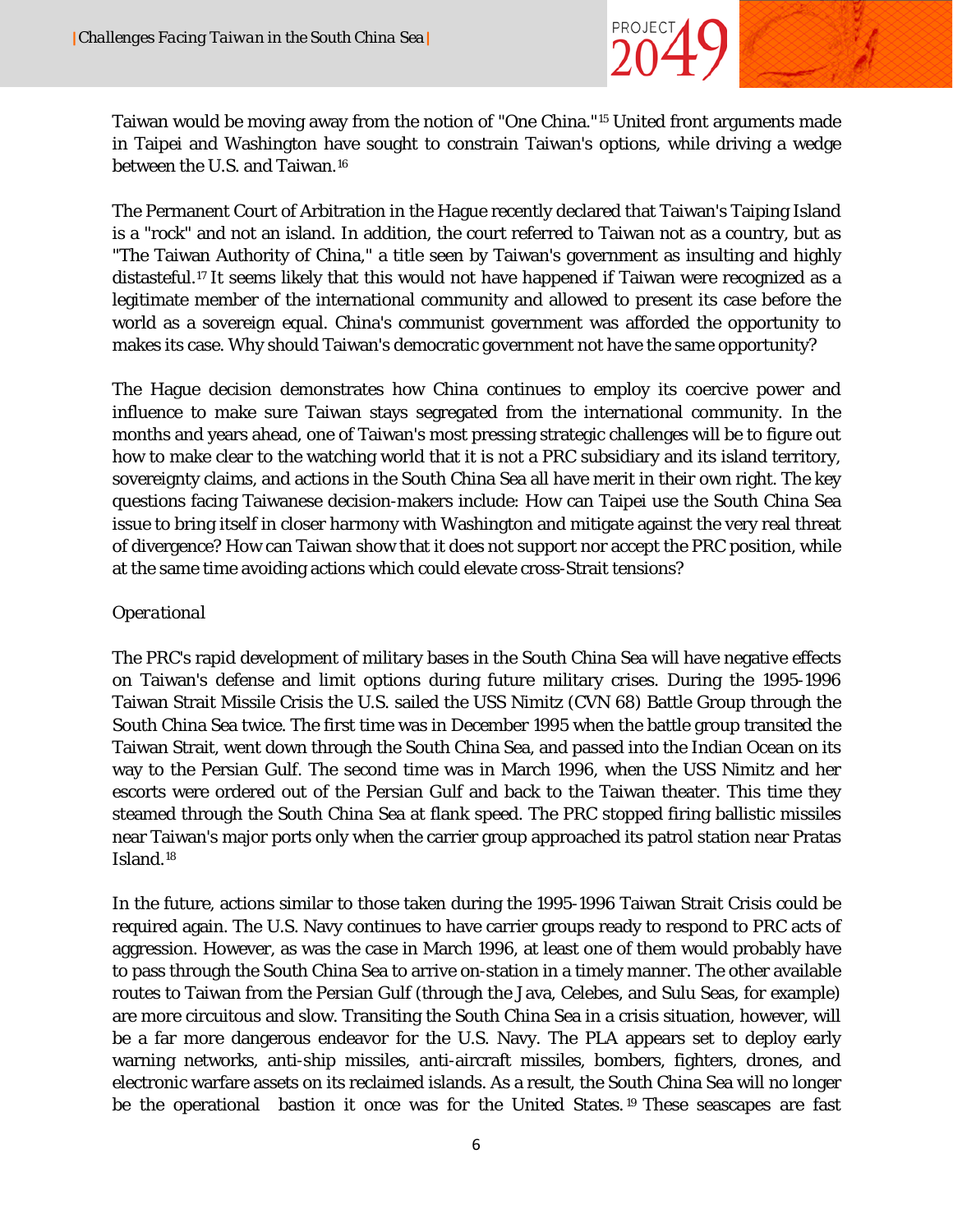

becoming the forward edge of the PLA's precision strike battle networks, a system whose cardinal mission is deterring or defeating U.S. intervention in a Taiwan invasion scenario.[20](#page-21-10)



Figure 3: Map of Notional PLA Danger Zone (Project 2049 Institute)

One of Taiwan's most pressing operational challenges will be to figure out how to adapt its defense plans to the possibility that U.S. task forces might take significantly longer to arrive in the event of a crisis or war, and they might arrive not in two or three large and massed battle groups, but rather in many small and dispersed formations.[21](#page-21-11) The stakes of a future American show of force will be far bigger than they were in 1996, which means that Taipei must have stronger deterrence plans and capabilities of its own.

The key questions facing Taiwanese decision-makers include: 1) How can Taipei more closely coordinate its operational plans with Washington while maintaining its independence of action? 2) What more can Taiwan do to deter or delay a future Chinese invasion in this more complex defense environment? 3) How can Taiwan bolster its islands in the South China Sea for the purpose of undercutting the PLA's strategy and plans?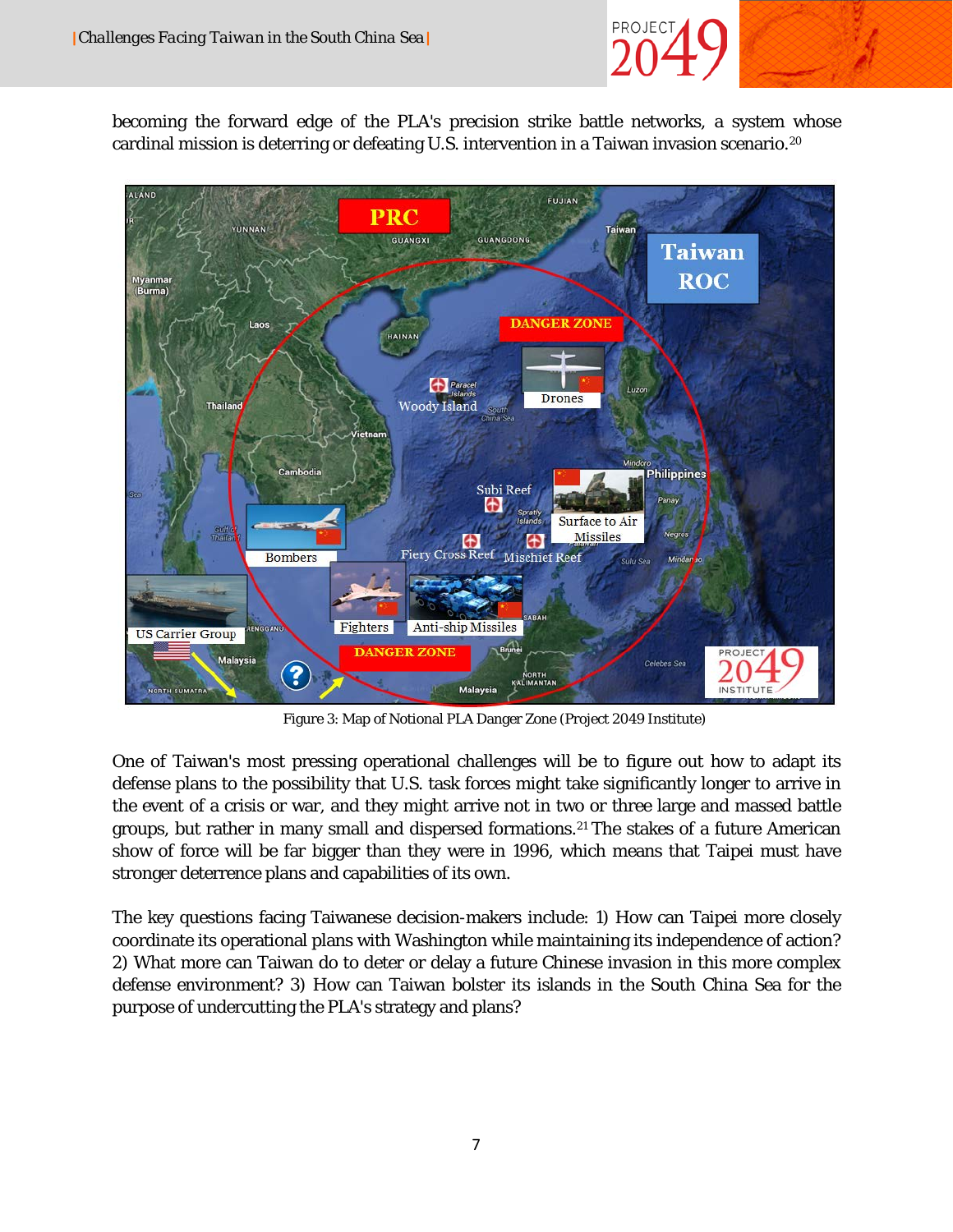

#### *Tactical*

Taiwanese strategists and defense planners are currently asking themselves how defendable Itu Aba and, to a lesser extent, Pratas are in light of the extraordinary PRC buildup taking place around them.[22](#page-21-1) They must also ask themselves what these two islands are worth in terms of defense trade-offs. Since defense resources are inherently limited, men and material that could be used to make one place stronger, will necessarily make another weaker. For example, Hsiung-Feng missiles and/or Marines deployed to Pratas or Itu Aba would have to be taken from Kaohsiung or somewhere else where they are greatly needed. Making matters worse, Taiwanese military deployments to the South China Sea could be perceived by Washington as adding fuel to an already highly combustible mix.

Tactical considerations regarding the defense of Itu Aba and Pratas can be informed by other experiences. Taiwan has already built-up many of its small islands in the Taiwan Strait into fortresses. As a result, Kinmen, Wu Chiu-yu, Matsu, Tung-yin, and the Penghu islands are now strongholds that would be exceedingly difficult for the PLA to storm. The objective of hardening these islands is not to create frontline outposts that can be held indefinitely. That would be an unrealistic goal and wasteful in terms of resource allocation. Rather, the aim is to make sure that frontline island garrisons cannot be overrun at low cost.<sup>23</sup> If Taiwan's outer islands were viewed as vulnerable and easily conquered, the PRC would have little incentive *not* to take them in a crisis to put pressure on Taipei's government and demoralize Taiwan's military establishment.<sup>[24](#page-21-13)</sup>

Today the PLA is well aware it would have to pay a premium price to take Taiwan's islands in the Taiwan Strait. The costs would be high, the timelines might be protracted, and the operational effects on the PLA's vital staging bases around Xiamen and Fuzhou would be problematic and make any follow-on invasion campaign against Taiwan more difficult.<sup>[25](#page-21-14)</sup> Put simply, these wellfortified islands increase uncertainty and complicate PLA plans. This in turn makes Beijing less prone to acts of aggression. The question is: what about Pratas and Itu Aba? Are they strong enough to make the PRC think twice, or are they tempting targets?

Satellite imagery indicates that Pratas is probably well-served in terms of defensive infrastructure. Itu Aba, while less heavily fortified, is adding new hard points.[26](#page-21-15) However, both bases are merely protected by Taiwan's Coast Guard. It is difficult to see how coast guard garrisons, by themselves, would have any real deterrent effect in a crisis.[27](#page-21-16) These islands require well-equipped military garrisons to raise the costs of aggression against them. If Taiwan does not make at least symbolic efforts to better defend them, they could become liabilities which may one day present Taipei, on balance, with more burdens than help. Small but tough garrisons on Itu Aba and Pratas could complicate PLA plans and raise costs without disadvantaging the defense of the homeland.

Going forward, it will be important to maintain a sense of proportion and perspective. The South China Sea is not the main strategic direction of the PLA, nor should it be allowed to become a priority issue which dominates Taiwan's national security thinking and defense strategy-making. The South China Sea is simply not that important. Defending Taiwan from cross-Strait invasion must always be the paramount issue. [28](#page-21-17) In peacetime, reminding the world of Taiwan's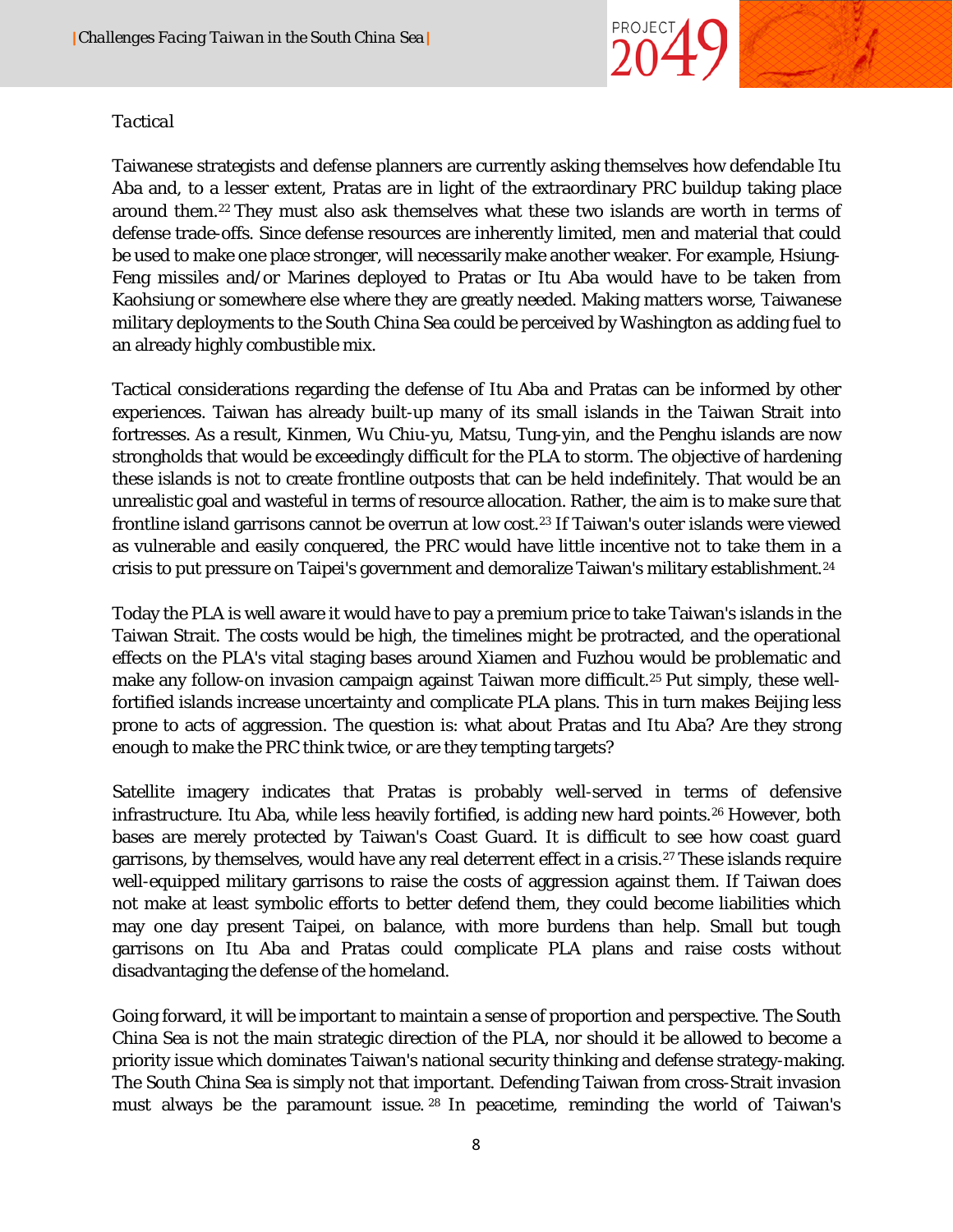

sovereignty over its own territory (especially Taiwan and the Penghus) ought to be accorded equal stature as a main mission of the country. To the extent that the South China Sea helps in this regard, it plays a positive role. But it should not be allowed to become a distraction.

Perhaps the greatest future risk facing Taiwan is that the PRC could use the South China Sea as a trap, employing an attack on Itu Aba as the bait. If it were to fall into the hands of PLA aggressors operating from bases nearby, Taiwan should resist the temptation to send the ROC fleet (and the 99th Marine Brigade) to waters where the PLA would have all the advantages. It would be a strategic mistake of the first order to throw away capital ships and elite units for the sake of relatively unimportant atolls at any time and in any circumstance, but especially now when the homeland is at growing risk of invasion. Instead, plans for reprisal attacks should be prepared in advance with proportional targets selected from various PLA bases in the Taiwan Strait. Mitigating the rising PRC threat in the South China Sea should take place on the basis of horizontal escalation, avoiding areas prepared by the enemy in advance.

The key tactical questions facing Taiwanese decision-makers include: 1) How can Taiwan better deter PRC aggression against its islands in the South China Sea? 2) What more can the Ministry of National Defense (MND) do to raise the stakes for the PLA so that Itu Aba and Pratas are not held hostage in a crisis or quickly overrun in a conflict? 3) What can MND do to fortify Taiwan's islands while making sure not to take valuable defense resources away from counterinvasion/homeland defense programs? 4) What retaliatory options are available in the event that Itu Aba or Pratas should be seized by the PLA?

This section has laid out some tough questions which Taiwan must confront and grapple with. Ultimately, they can only be decided by Taiwan's President. In that sense, even tactical and operational challenges may have strategic implications. The next section will deal with Taipei's most important strategic challenge of all: improving U.S.-Taiwan relations.

# **Future U.S.-Taiwan Cooperation**

The U.S., Japan, South Korea, Taiwan, and other democratic governments are failing to deter PRC expansionism in the South China Sea. Moreover, they all appear to have little appetite for imposing costs upon the PRC for its provocative and destabilizing behavior.<sup>29</sup> If the current trends continue, the ultimate consequences could be grave. No one should blind themselves to the reality that the PRC is determined to gain mastery over the Western Pacific and, in so doing, subvert the sovereignty and democracy of countries around its periphery.<sup>[30](#page-21-19)</sup>

In principle, Taiwan's sovereignty claims and territorial holdings in the South China Sea should be viewed by the U.S. as an asset. Of the seven claimants, Taiwan is the only stable democracy and the only American ally that has advanced military capabilities and facilities that could be used to support freedom of navigation operations. Closer cooperation with Taiwan is worthwhile in its own right, and it could be used to impose costs on the PRC government. In practice, however, the PRC has been able to exploit the fundamentally flawed bilateral relationship between Washington and Taipei to convince many observers that Taiwan has no positive role to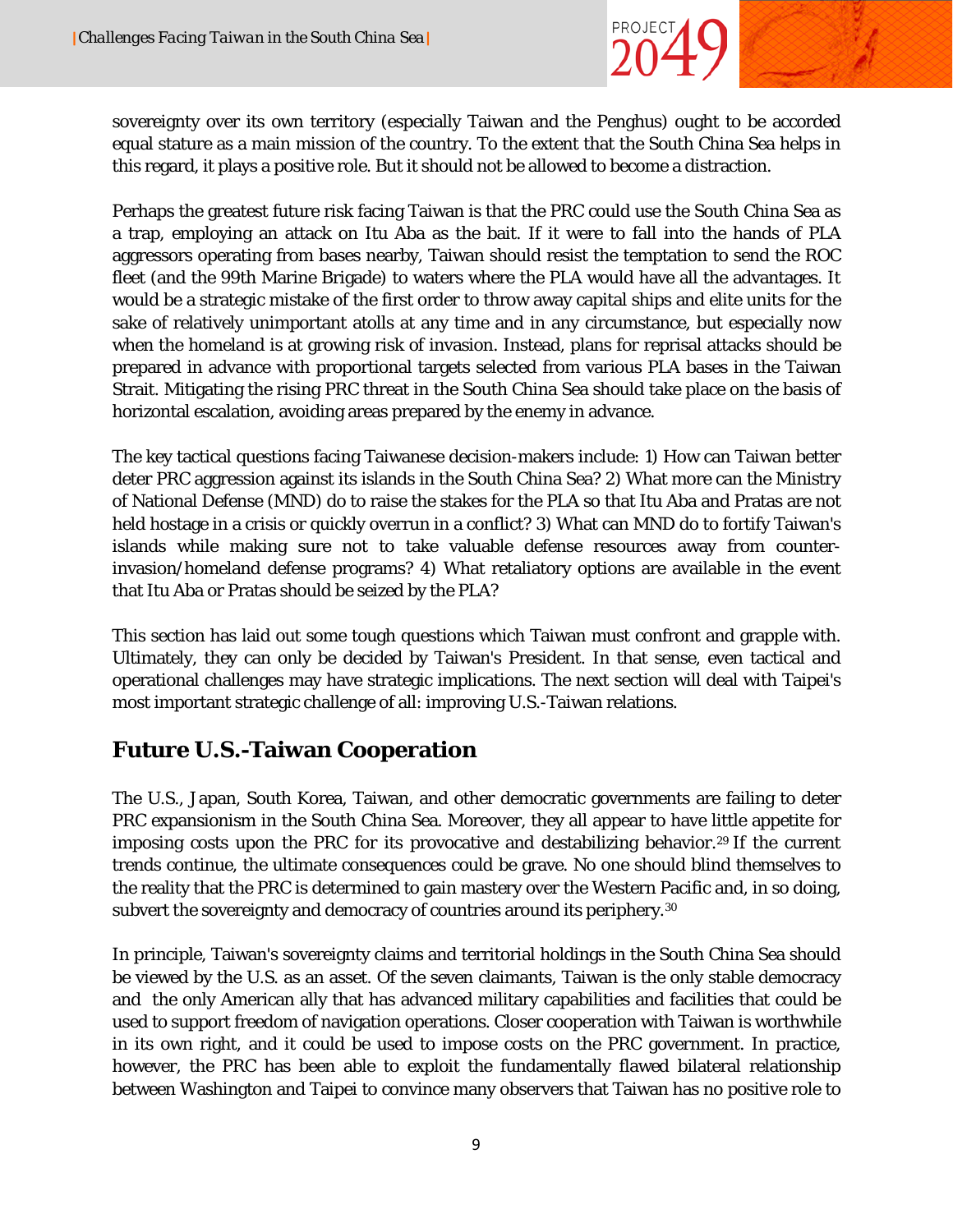

play in the dispute. Part of the problem is that the U.S. President and top advisors frequently meet with their Chinese counterparts *and not* their Taiwanese counterparts, and U.S. Navy ships regularly visit PRC ports *and not* Taiwanese ports. The low level of contacts between Washington, D.C. and Taipei contribute to a situation whereby misunderstandings are endemic and Taiwan is in a disadvantaged position.<sup>31</sup> As a result, a rift could grow between the U.S. and Taiwan governments at the very time they need each other the most.

The policies and interactions of the U.S. and Taiwan in recent years leave much to be desired, but the existence of room for improvement, once recognized, can be a motivating force leading to great achievements. There is much more that can be done going forward. The following list offers a few ideas that are worthy of careful consideration.

#### *Track 1.5 Diplomacy*

The U.S. and Taiwan should establish an annual bilateral dialogue on developments in the Western Pacific (including the South China Sea) in which official and non-official actors can exchange views and engage in activities aimed at building relationships and developing new ideas that can inform policymakers. This bilateral dialogue, once established, could be augmented with trilateral or multilateral dialogues in which nations such as Japan, South Korea, Australia, India, and selected ASEAN countries could be invited. To maintain the quality and integrity of the dialogues, all PRC nationals would have to be excluded from discussions.

#### *Senior-Level Visits*

The U.S. should remove all its travel restrictions on senior-level Taiwan government leaders, allowing them to visit Washington to exchange views with their American counterparts. The White House should send senior representatives to Taiwan on routine visits, starting with the deputy assistant secretaries of State and Defense for East Asia. The Pacific Command should send two-star admirals and generals with significant joint experience to Taiwan on a regular basis. These visits could pave the way for higher-level visits over time.

#### *Joint Exercises*

The U.S. should begin conducting joint military exercises with Taiwan's military to improve interoperability and combat capabilities in preparation for known contingencies. Exercises should have modest initial objectives and aim to expand in size and scope over time in an incremental fashion. The ideal place to conduct joint naval exercises is off of Taiwan's East Coast in the Philippine Sea. Ground force and air force exercises could be held on U.S. territory. The limited training space available to Taiwanese forces makes it advisable to provide them access to U.S. ranges in Hawaii, Alaska, California, Nevada, Washington, and elsewhere. It is in the U.S. interest to make sure Taiwanese forces are "ready to fight tonight." Even more important than tactical proficiency, however, would be the positive strategic signals that such exchanges will send.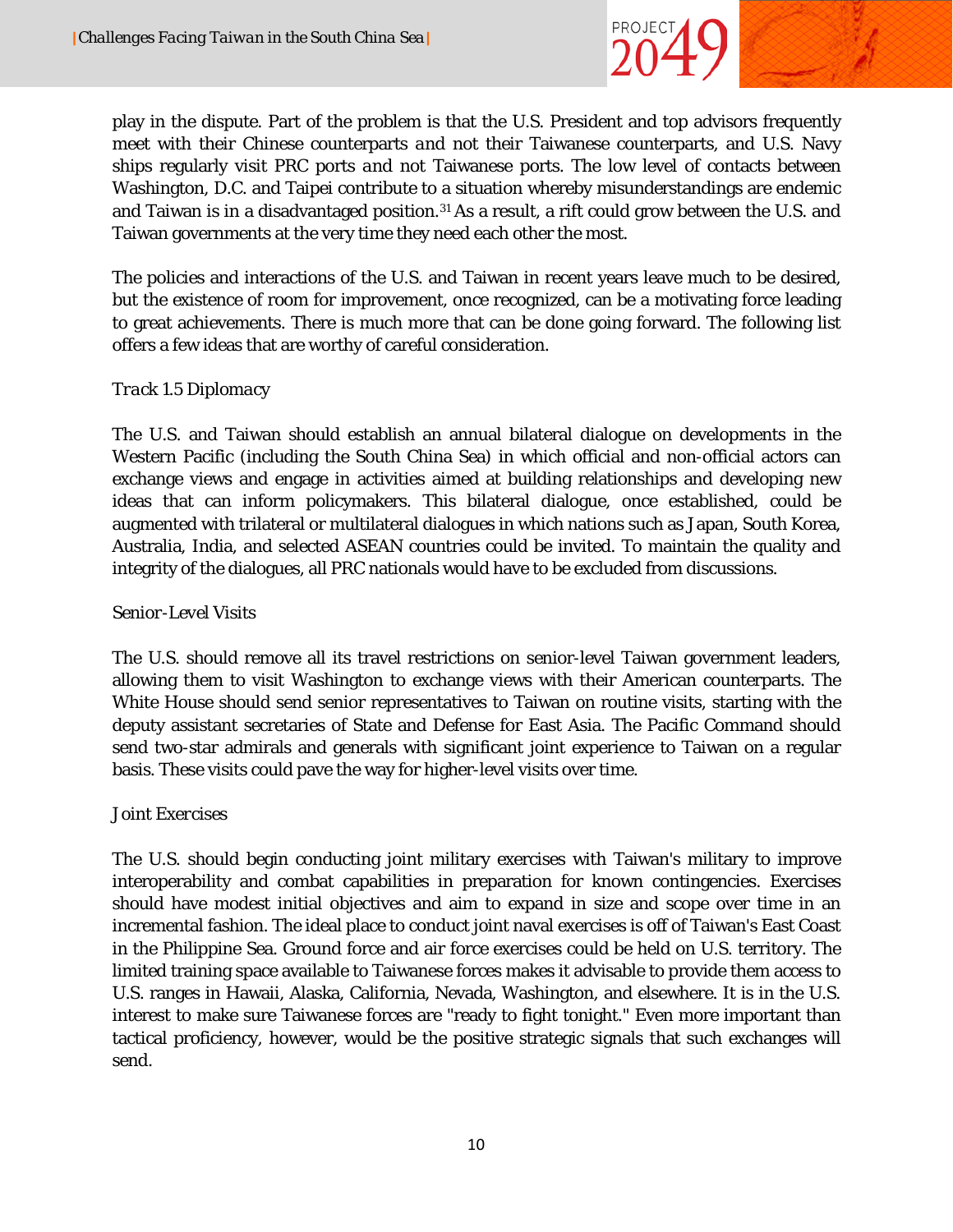

#### *Ship Visits*

The U.S. and Taiwan should begin sending naval ships to visit each other's ports as a gesture of goodwill and friendship. Ship visits have not been conducted since the break of diplomatic relations in 1979, but the world today is a very different place than it was at the height of Cold War Realpolitik. Taiwan is now a democracy and the PRC is now America's main strategic rival. The U.S. can no longer rely upon Hong Kong as a port of call that contributes to political, security, and military goals. Kaohsiung, Keelung, Su'ao, and Makung, on the other hand, all offer reliable, welcoming ports of call in Taiwan that will serve U.S. strategic interests in the Asia-Pacific region[.32](#page-21-21)

#### *Arms Sales*

The U.S. should adhere to the spirit and the letter of the Taiwan Relations Act and the Six Assurances by providing Taiwan with the defense articles and services it needs to defend itself from Chinese aggression. In recent years it has become unthinkable to expect regular, predictable, and unbiased notifications of arms sales based upon informed judgments of Taiwan's strategic and operational requirements. Taiwan's future letters of request should be accepted and responded to in a timely fashion. New arms sales should be announced, at a minimum, once or twice a year―not "bundled together" and released after multiyear delays in order to appease the PRC. High-end weapon systems, technologies, and support services should be provided to meet the legitimate requirements of all Taiwan's services and branches.<sup>[33](#page-21-22)</sup>

#### *Intelligence Sharing*

The U.S. and Taiwan should do more to share intelligence on PLA activities in the Western Pacific and beyond. Each side brings unique analytical strengths and collection capabilities to the table which could help fill outstanding gaps the other has. [34](#page-21-23) In addition to ongoing exchanges at the classified level, both sides should do much more publically. Sharing open source intelligence on shared threats would have a positive effect on public education and increase policy support. A better informed media, Congress/Legislative Yuan, academic and think tank community translates into a better informed public, which is likely to be more supportive (or at least more understanding) of their government's policies. Taxpaying citizens and volunteer military personnel in both the U.S. and Taiwan deserve to know more about the PRC threats facing their country and the region.

#### *Military Deployments*

The U.S. should encourage Taiwan to consider the deployment of military personnel to its two main island bases in the South China Sea. If Itu Aba and Pratas are not properly garrisoned in peacetime, they will be tempting, low-hanging fruit for the PRC during the next crisis― something which could contribute to the rapid escalation of hostilities. If Taiwan does not respond to the PLA's deployments in the South China Sea, it will send the unhelpful (and untrue) signal that Taiwan is weak and not committed to defending its sovereign territory. The U.S., as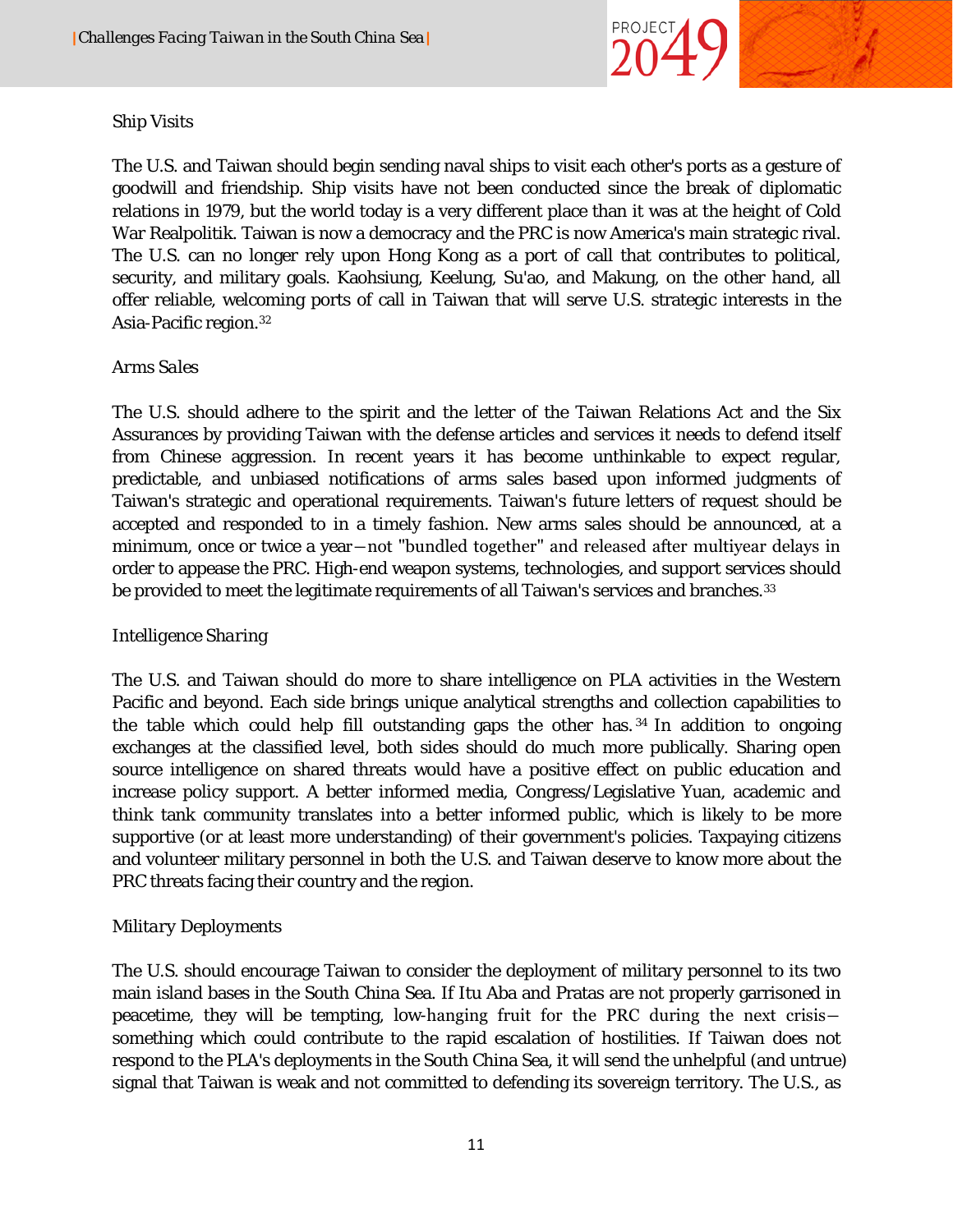

part of its pivot to Asia, should continue to increase its deployments of military forces to Okinawa, Guam, Saipan, Tinian, Singapore, and Australia[.35](#page-21-24)

#### *Defense Spending Increases*

The U.S. and Taiwan should both increase their defense budgets in a small and incremental fashion to signal greater commitment to countering the PLA's buildup. Modest, but ever larger, increases would have significant strategic and cumulative effects over time, helping both partners stay ahead of emerging threats in a sustainable way. If the economic and legislative realities in Washington and Taipei do not allow for immediate defense budget increases, then each side should allocate resources within their budgets, moving money from non-critical programs to those which are specifically aimed at deterring and defeating PRC aggression. Public statements and defense policy documents released in the U.S. and Taiwan, such as their respective quadrennial defense reviews, should make it clear that the number one threat to peace in Asia is PRC expansionism, and the top priority is countering that threat.

## **Conclusion**

Taiwan has an important stake in the future of the South China Sea. It maintains a sovereignty claim dating back to 1947 and has control over two strategically positioned islands at the north and south ends of the Sea. The PRC is undermining Taiwan's sovereignty and destabilizing the South China Sea with its rapid buildup of artificial island bases. These massive facilities―and China's associated anti-Taiwan activities around the world―threaten Taiwan's strategic, operational, and tactical-level interests.

Going forward, Taiwan will have to grapple with a large number of interlocking questions relating to the South China Sea, while at the same time retaining a sense of proportion and perspective to ensure that these challenges do not distract time and attention away from even more important ones. Focusing on big problems is essential if limited resources are not to be frittered away on lesser threats which do not directly influence the survival of the nation and democracy. The most searching and rigorous analytical effort on the invasion threat facing Taiwan should be organized and executed, with nothing being neglected to make this the priority. The islands of Pratas and Itu Aba will have their roles in Taiwan's defense, but they are not the prime ones.

The policies adopted by the governments of the United States and Taiwan, respectively, have failed to prevent Chinese expansionism. Washington and Taipei will have to work in closer concert with each other in the future if they are to be more effective. This will not be easy given the lack of official diplomatic relations. However, opportunities do exist for the U.S. and Taiwan to impose costs on reckless Chinese behavior in the South and East China Seas and beyond. These opportunities include track 1.5 diplomacy, senior-level visits, joint exercises, ship visits, arms sales, intelligence sharing, military deployments, and defense spending increases. Individually, these will each have important and positive, but limited, effects. Taken collectively, they will help significantly reduce the rising risks and better ensure long-term peace, prosperity, and stability in the Western Pacific.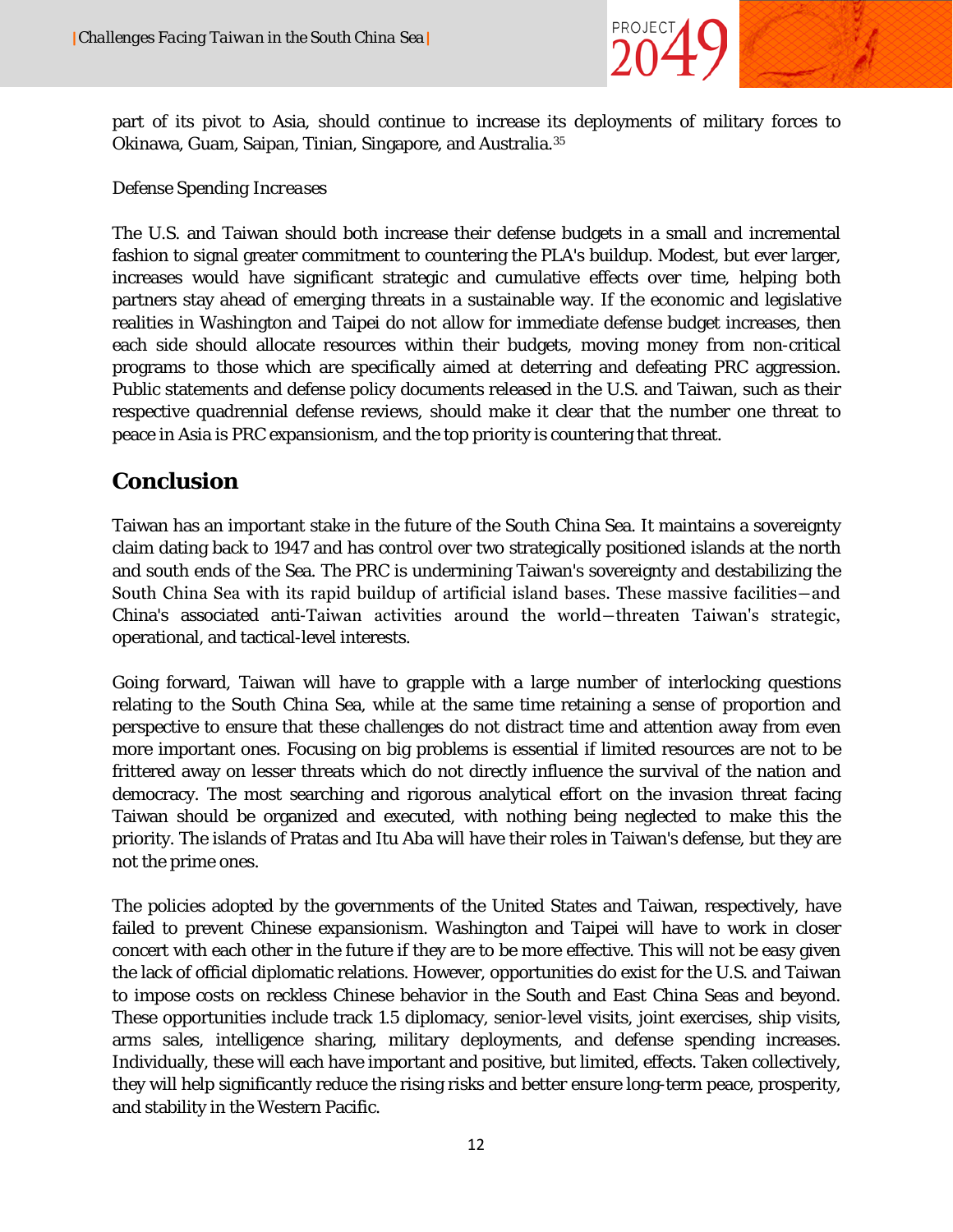

# **Appendix I: Chinese Order of Battle in South China Sea**

| PLA ORDER OF BATTLE IN SOUTH CHINA SEA AREA         |                        |                                                   |  |  |
|-----------------------------------------------------|------------------------|---------------------------------------------------|--|--|
| (Major Units)                                       |                        |                                                   |  |  |
|                                                     |                        |                                                   |  |  |
| <b>Southern Theater Command HQ</b>                  | Guangzhou              | Commander: General Wang<br>$\bullet$              |  |  |
|                                                     |                        | Jiaocheng                                         |  |  |
|                                                     |                        | <b>Political Commissar:</b><br>$\bullet$          |  |  |
|                                                     |                        | General Wei Liang                                 |  |  |
| <b>PLA Ground Force HQ</b>                          | Nanning, Guangxi       | <b>Current Army Composition</b>                   |  |  |
|                                                     |                        |                                                   |  |  |
| <b>41st Group Army</b>                              | Liuzhou, Guangxi       | 2 Technical Reconnaissance                        |  |  |
| 121st Mountain Infantry Brigade                     | Guilin, Guangxi        | <b>Bureaus</b>                                    |  |  |
| 122 Mechanized Infantry Brigade                     | Unknown                | 1 Electronic Countermeasures                      |  |  |
| <b>Unidentified Armored Brigade</b>                 | Guilin, Guangxi        | <b>Brigade</b>                                    |  |  |
| 123rd Mechanized Infantry Division                  | Guigang, Guangxi       | 3 Group Armies<br>1 Helicopter Brigade            |  |  |
| Unidentified Artillery Brigade                      | Liuzhou, Guangxi       | 1 Helicopter Regiment                             |  |  |
| 19th Air Defense Brigade                            | Hengyang, Hunan        | 1 Special Operations Brigade                      |  |  |
| Unidentified Army Aviation                          | Unknown                | 1 Reserve AAA division                            |  |  |
| Regiment                                            |                        | 1 Reserve AAA brigade                             |  |  |
| 42nd Group Army                                     | Huizhou, Guangdong     | 5 Army reserve divisions                          |  |  |
| 124th Amphibious Mech. Inf. Div.                    | Boluo, Guangdong       |                                                   |  |  |
| 163rd Infantry Division                             | Chaozhou, Guangdong    |                                                   |  |  |
| Unidentified Air Defense Brigade                    | Chaozhou, Guangdong    | Totals (very rough estimate)                      |  |  |
| 9th Armored Brigade                                 | Guangzhou              |                                                   |  |  |
| Unidentified Long-range Artillery<br><b>Brigade</b> | Dongguan,<br>Guangdong | 10,000 Amphibious Infantry                        |  |  |
| <b>Chemical Defense Regiment</b>                    | Shenzhen, Guangdong    | 90,000-150,000 Regular Infantry                   |  |  |
| 6th Army Aviation Brigade                           | Foshan, Guangdong      | 2,000-3,000 Special Forces                        |  |  |
| Special Operations Brigade                          | Guangzhou              | 1,000-3,000 Tanks<br>1,000-3,000 Artillery pieces |  |  |
| Pontoon Bridge Regiment                             | Hunan Province         | 40-160 Helicopters                                |  |  |
| 14th Group Army                                     | Kunming, Yunnan        |                                                   |  |  |
| 40th Infantry Brigade                               | Kaiyuan, Yunnan        |                                                   |  |  |
| Unidentified Infantry Brigade                       | Lincang, Yunnan        |                                                   |  |  |
| Unidentified Mech. Inf. Brigade                     | Dali Bai, Yunnan       |                                                   |  |  |
| 42nd Motorized Infantry Brigade                     | Unknown                |                                                   |  |  |
| Unidentified Artillery Brigade                      | Somewhere in Yunnan    |                                                   |  |  |
| Unidentified Air Defense Brigade                    | Kunming                |                                                   |  |  |
| Unidentified Armored Brigade                        | Kunming                |                                                   |  |  |
| 29th Chemical Defense Regiment                      | Kunming                |                                                   |  |  |
| <b>Hong Kong Garrison</b>                           | <b>Hong Kong</b>       |                                                   |  |  |
| <b>Macau Garrison</b>                               | Macau                  |                                                   |  |  |
| Army Reserve AAA Division                           | Guangzhou              |                                                   |  |  |
| Reserve AAA Brigade                                 | Zhanjiang              |                                                   |  |  |
| Army Reserve Infantry Division                      | Nanning, Guangxi       |                                                   |  |  |
| Army Reserve Division                               | Hainan                 |                                                   |  |  |
| Army Reserve Division                               | Yunnan                 |                                                   |  |  |
| Army Reserve Infantry Division                      | Hunnan                 |                                                   |  |  |
| Army Reserve infantry Division                      | Guizhou                |                                                   |  |  |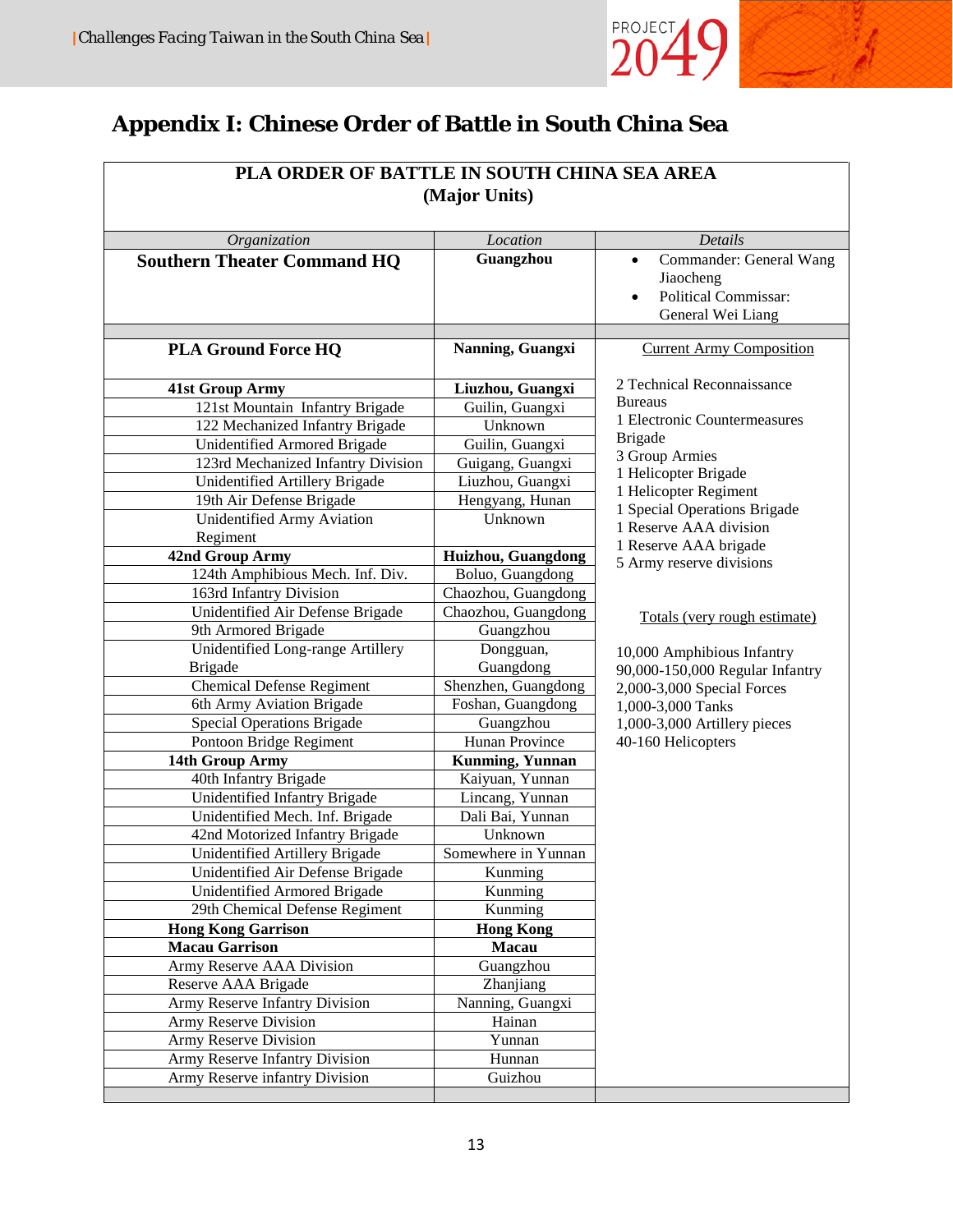

| <b>PLA Navy South Sea Fleet HQ</b>                                           | Zhanjiang                     | <b>Current Fleet Totals</b>                                         |
|------------------------------------------------------------------------------|-------------------------------|---------------------------------------------------------------------|
| 2nd Destroyer Zhidui                                                         | Zhanjiang                     | 4 nuclear-powered ballistic missile                                 |
| 3rd Combat Support Ship Zhidui                                               | Zhanjiang                     | subs,                                                               |
| 6th Landing Ship Zhidui                                                      | Zhanjiang                     | 2 nuclear-powered attack subs,                                      |
| 1st Marine Brigade                                                           | Zhanjiang                     | 20 diesel-powered attack subs,                                      |
| 164th Marine Brigade                                                         | Zhanjiang                     | 7 destroyers,                                                       |
| 8th Naval Air Division                                                       | Haikou                        | 21 frigates,                                                        |
| 3rd Radar Brigade                                                            | Haikou                        | 8 corvettes,                                                        |
| 11th Fastboat Zhidui                                                         | Haikou                        | 3 amphibious transport docks,                                       |
| 2nd Frigate Dadui                                                            | Shantou                       | 11 tank landing ships,                                              |
| 9th Naval Air Division                                                       | Lingshui                      | 7 medium landing ships,<br>38 missile patrol craft.                 |
| 9th Destroyer Zhidui                                                         | Sanya                         |                                                                     |
| 2nd Submarine Base                                                           | Sanya                         | 8,000-10,000 Marines (approx.)                                      |
| Unidentified Units: Air Defense Brigade,                                     | Unknown                       | 1 Fighter-Bomber Division                                           |
| Observation and Communications                                               |                               | 1 Mixed Air Division                                                |
| Brigade, Special Operations Regiment,                                        |                               |                                                                     |
| Electronic Countermeasures Regiment,                                         |                               |                                                                     |
| Shore-to-Ship Missile Regiment                                               |                               |                                                                     |
|                                                                              |                               |                                                                     |
|                                                                              | Guangzhou                     | <b>Air Force Composition</b>                                        |
| <b>PLA Air Force HQ</b>                                                      | Guangzhou                     | 5 Fighter Divisions                                                 |
| 10th SAM Brigade                                                             |                               | 1 Bomber Division                                                   |
| 2nd Fighter Division                                                         | Zhanjiang                     | 1-2 Fighter Brigade(s)                                              |
| 42nd Fighter Division                                                        | Nanning, Guangxi              | 1 Radar Brigade                                                     |
| 1st Radar Brigade                                                            | Nanning                       | 2 Radar Regiments                                                   |
| 9th Fighter Division                                                         | Shantou, Guangdong<br>Shantou | 1 SAM Brigade                                                       |
| 19th Radar Regiment                                                          | Foshan                        |                                                                     |
| 20th Radar Regiment                                                          | Mengzi, Yunnan                | Air Force Totals (approx.)                                          |
| 44th Fighter Division<br>18th Fighter Division                               | Changsha, Hunan               | 250-400 fighters                                                    |
| 8th Bomber Division                                                          | Leiyang, Hunan                | 50 Bombers                                                          |
| Unidentified Air Brigade                                                     | Guilin, Guangxi               |                                                                     |
|                                                                              |                               |                                                                     |
| <b>PLA Rocket Force</b>                                                      |                               | Rocket Force Totals*                                                |
| (Under direct authority of CMC in Beijing, not the Southern Theater Command) |                               | 1,000-1,200 SRBMs                                                   |
| Base 52                                                                      | Huangshan, Anhui              | $(250-300$ launchers)                                               |
| 807 Brigade (Nuclear MRBM)                                                   | Chizhou, Anhui                |                                                                     |
| 811 Brigade (Nuclear MRBM)                                                   | Jingdezhen, Jiangxi           | 200-300 MRBMs                                                       |
| 815 Brigade (Conventional SRBM)                                              | Shangrao, Jiangxi             | $(100-125$ launchers)                                               |
| 817 Brigade (Conventional SRBM)                                              | Yong'an, Fujian               |                                                                     |
| 818 Brigade (Conventional SRBM)                                              | Meizhou, Guangdong            | 200-300 GLCM                                                        |
| 819 Brigade (Conventional SRBM)                                              | Ganzhou, Jiangxi              | (40-55 launchers)                                                   |
| 820 Brigade (Conventional SRBM)                                              | Jinhua, Zhejiang              |                                                                     |
| Unidentified Launch Brigade (SRBM)                                           | Shaoguan, Guangdong           | *Note that SRBMs and GLCMs are<br>primarily targeted at Taiwan, and |
| Base 53                                                                      | <b>Kunming, Yunnan</b>        | MRBMs at Japan. With the possible                                   |
| 802 Brigade (Nuclear MRBMs)                                                  | Jianshui, Yunnan              | exception of ASBM units, they are most                              |
| 808 Brigade (Unknown missile)                                                | Chuxiong, Yunnan              | likely not intended for South China Sea                             |
| 821 Brigade (Conventional GLCM)                                              | Luizhou, Guangxi              | contingencies. However, some of the                                 |
| Puning Brigade (Conventional SRBM)                                           |                               |                                                                     |
|                                                                              | Puning, Guangdong             | above units perhaps could be redeployed                             |
| Qingyuan Brigade (Possible ASBM)                                             | Qingyuan, Guangdong           | and retargeted if it was needed.                                    |

Sources: *Annual Report to Congress: Military and Security Developments Involving the People's Republic of China 2016* (Washington, D.C.: Department of Defense, 2016); Jamestown Foundation's *China Brief*; *The Directory of PRC Military Personalities (2016 and 2014 editions)*; DGI., *The PLA as an Organization, Volume 2.0*., Ken Allen, Dennis Blasko, and Mark Stokes.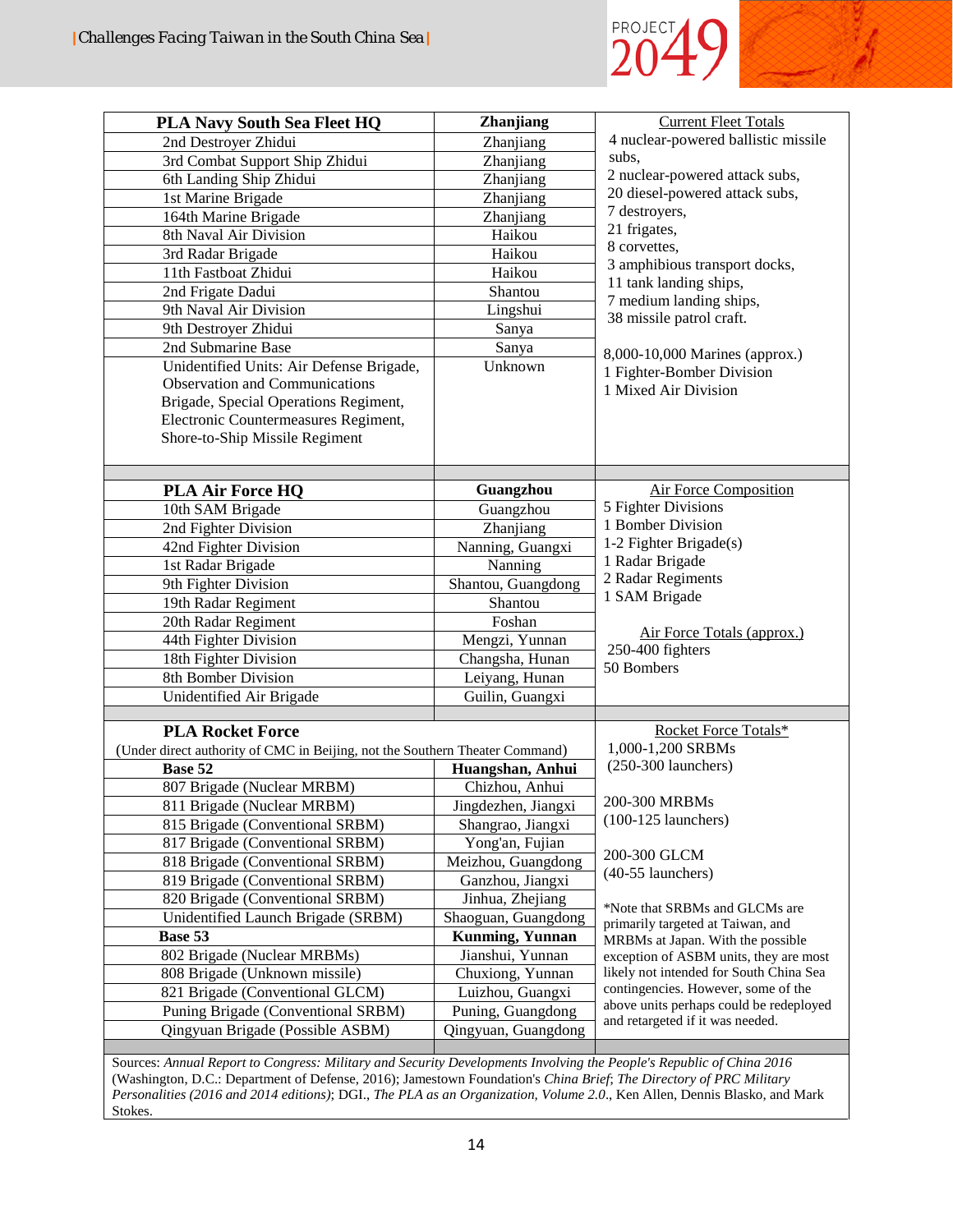

# **Appendix II: Map of the Taiwan Strait Area**



**Source:** Wikimedia and Project 2049 Institute.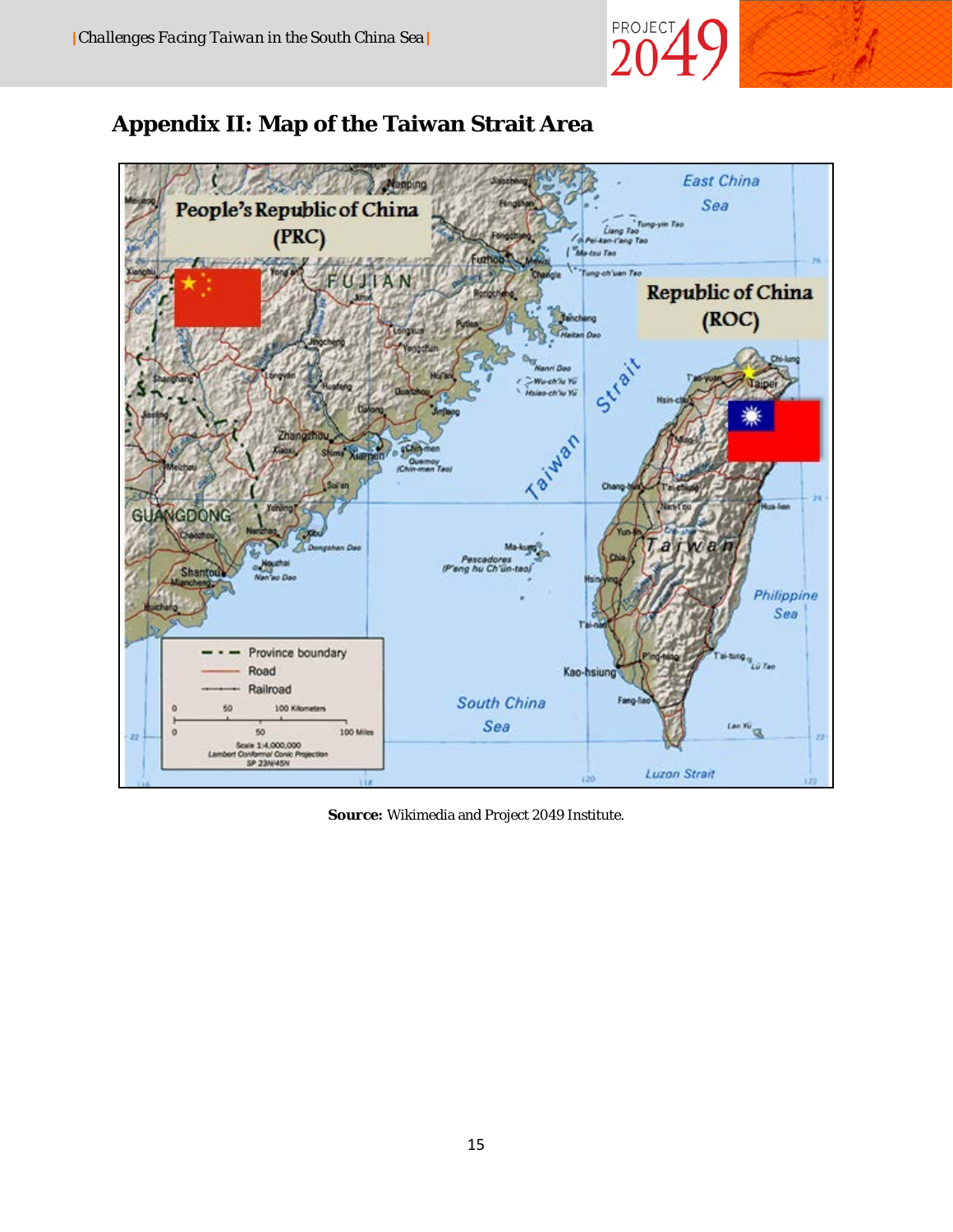

# **Appendix III: Taiwan's Location in Western Pacific**



**Source:** The above map was prepared by the Project 2049 Institute using Google Maps.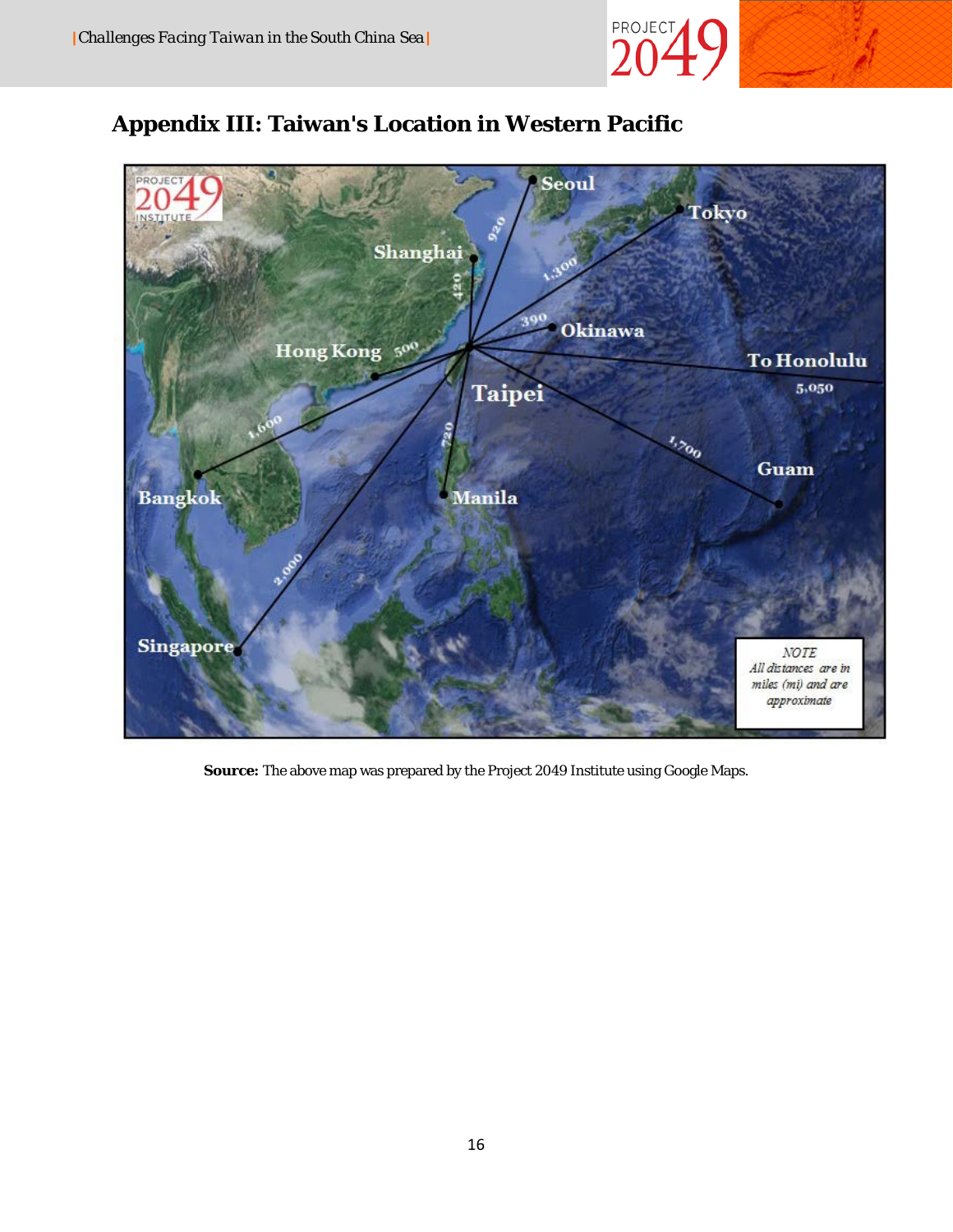

# **Appendix IV: Suspected PLA Amphibious Training Areas**



**Source:** The above map was prepared by the Project 2049 Institute, based on Lin Zhe-Chun (林哲群), "Research on How ROC Military Can Respond to Communist Military's 'Multi-Directional, Double-Over' Taiwan Attack Strategy (國軍因應共軍'多維雙超'攻台戰略之研究)," *ROC Army Bimonthly Journal*, Vol. 48, No. 526 (December 2012), p. 90.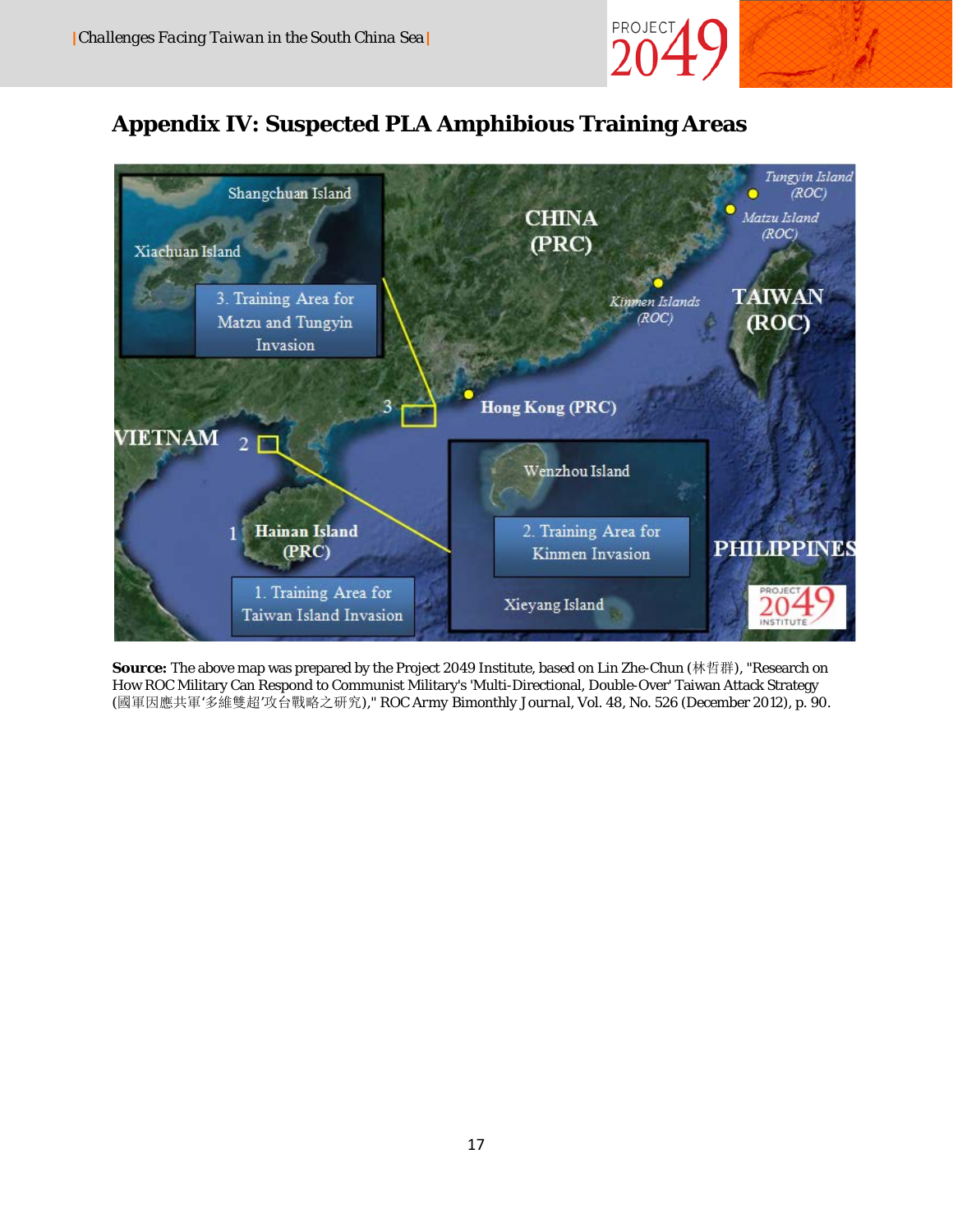

## **Notes**

 $\overline{a}$ <sup>1</sup> David Sanger and Rick Gladstone, "New Photos Cast Doubt on China's Vow Not to Militarize Disputed Islands," *New York Times*, August 8, 2016, at [http://www.nytimes.com/2016/08/09/world/asia/china](http://www.nytimes.com/2016/08/09/world/asia/china-spratly-islands-south-china-sea.html?_r=0)[spratly-islands-south-china-sea.html?\\_r=0.](http://www.nytimes.com/2016/08/09/world/asia/china-spratly-islands-south-china-sea.html?_r=0)

<sup>2</sup> Franz-Stephan Gady, "More Deadly Missiles: Upgraded Warship Rejoins China's South Sea Fleet," *The Diplomat*, August 10, 2016, at [http://thediplomat.com/2016/08/more-deadly-missiles-upgraded](http://thediplomat.com/2016/08/more-deadly-missiles-upgraded-warship-rejoins-chinas-south-sea-fleet/)[warship-rejoins-chinas-south-sea-fleet/.](http://thediplomat.com/2016/08/more-deadly-missiles-upgraded-warship-rejoins-chinas-south-sea-fleet/)

<sup>3</sup> For example, see Jeremy Page, "Beijing's South China Sea Moves Vex U.S. Pacific Fleet Chief," *The Wall Street Journal*, August 9, 2016, at [http://www.wsj.com/articles/chinas-south-china-sea-moves-draw-ire](http://www.wsj.com/articles/chinas-south-china-sea-moves-draw-ire-of-u-s-pacific-fleet-chief-1470762489?mod=itp&mod=djemITP_h)[of-u-s-pacific-fleet-chief-1470762489?mod=itp&mod=djemITP\\_h.](http://www.wsj.com/articles/chinas-south-china-sea-moves-draw-ire-of-u-s-pacific-fleet-chief-1470762489?mod=itp&mod=djemITP_h)

<sup>4</sup> The seven countries that claim territory in the South China Sea are Brunei, China (PRC), Indonesia, Malaysia, the Philippines, Taiwan (ROC), and Vietnam.

<sup>5</sup> For background on the dilemma facing Taiwan, see Lynn Kuok, "Tides of Change: Taiwan's evolving position in the South China Sea," *Brookings East Asia Policy Paper 5*, May 2015, at [http://www.brookings.edu/~/media/research/files/papers/2015/05/taiwan-south-china-sea](http://www.brookings.edu/%7E/media/research/files/papers/2015/05/taiwan-south-china-sea-kuok/taiwan-south-china-sea-kuok-paper.pdf)[kuok/taiwan-south-china-sea-kuok-paper.pdf;](http://www.brookings.edu/%7E/media/research/files/papers/2015/05/taiwan-south-china-sea-kuok/taiwan-south-china-sea-kuok-paper.pdf) Lynn Kuok, "Taiwan Must Tread Carefully on South China Sea Ruling," *The Wall Street Journal*, July 25, 2016, a[t http://www.wsj.com/articles/taiwan-must-tread](http://www.wsj.com/articles/taiwan-must-tread-carefully-on-south-china-sea-ruling-1469465725)[carefully-on-south-china-sea-ruling-1469465725;](http://www.wsj.com/articles/taiwan-must-tread-carefully-on-south-china-sea-ruling-1469465725) Shannon Tiezzi, "Taiwan's South China Sea Headache," *The Diplomat*, November 4, 2015, at [http://thediplomat.com/2015/11/taiwans-south-china-sea](http://thediplomat.com/2015/11/taiwans-south-china-sea-headache/)[headache/;](http://thediplomat.com/2015/11/taiwans-south-china-sea-headache/) and "Ending Taiwan's Broad South China Sea Claims," *STRATFOR*, October 2, 2015, at [https://www.stratfor.com/analysis/ending-taiwans-broad-south-china-sea-claims.](https://www.stratfor.com/analysis/ending-taiwans-broad-south-china-sea-claims)

<sup>6</sup> For an excellent study on how U.S. policy evolved over time, see Mark Stokes and Sabrina Tsai, *The United States and Future Policy Options in the Taiwan Strait: Driving Forces and Implications for U.S. Security Interests* (Arlington, VA: Project 2049 Institute, February 2016), pp. 6-32, at [http://www.project2049.net/documents/Future\\_US%20Policy%20Options%20in%20the%20Taiwan%2](http://www.project2049.net/documents/Future_US%20Policy%20Options%20in%20the%20Taiwan%20Strait_Project%202049.pdf) [0Strait\\_Project%202049.pdf.](http://www.project2049.net/documents/Future_US%20Policy%20Options%20in%20the%20Taiwan%20Strait_Project%202049.pdf)

<sup>7</sup> Phillip C. Saunders and Joel Wuthnow, "What Do China's Military Reforms Mean for Taiwan?" *The National Bureau of Asian Research*, May 19, 2016, a[t http://nbr.org/research/activity.aspx?id=692;](http://nbr.org/research/activity.aspx?id=692) and Wendell Minnick, "Analysis: China Builds Amphibious Capabilities for Taiwan Scenario," *Defense News*, May 14, 2016, at [http://www.defensenews.com/story/defense/international/asia](http://www.defensenews.com/story/defense/international/asia-pacific/2016/05/14/analysis-china-builds-amphibious-capabilities-taiwan-scenario/84372014/)[pacific/2016/05/14/analysis-china-builds-amphibious-capabilities-taiwan-scenario/84372014/.](http://www.defensenews.com/story/defense/international/asia-pacific/2016/05/14/analysis-china-builds-amphibious-capabilities-taiwan-scenario/84372014/)

<sup>8</sup> Of various sources, see Sun Lihua, "Looking at Taiwan Spy Reporting Capabilities from Case of Fallen Female Spy Net (从落网女谍看台湾谍报能力)," *Dangdai Haijun* (Modern Navy), October 2011, p. 55; Guo

Nairi [郭乃日], *The Unseen War in the Taiwan Strait* [看不見的台海戰爭] (Xizhi, Taiwan: Gaoshou Publishing, 2005), p. 35; Ma Yuanshen, Chen Wenqing, and Zhang Wenjing, "Taiwan's Naval C3I System Equipment Status Quo and Its Developmental Characteristics (台湾海军 C3I 系统装备现状和发展特点),"

*Huoli Yu Zhihui Kongzhi* (Fire Control and Command Control), February, 2004, p. 107; and Ian Easton and Randall Schriver, *Standing Watch: Taiwan and Maritime Domain Awareness in the Western Pacific*, Project 2049 Institute Occasional Paper, December 2014, p. 4.

<sup>9</sup> See Dennis J. Blasko, "The PLA Army/Ground Forces," in Kevin Pollpeter and Kenneth W. Allen (eds.), *The PLA as an Organization: Reference Volume v2.0* (Fairfax, VA: Defense Group Inc. 2015), p. 244; Dennis J. Blasko, *The Chinese Army Today* (New York: Routledge, 2012), pp. 97-103; and Nan Li, "The People's Liberation Army Navy as an Evolving Organization," in Kevin Pollpeter and Kenneth W. Allen (eds.), *The PLA as an Organization: Reference Volume v2.0* (Fairfax, VA: Defens Group Inc. 2015), pp. 280-288.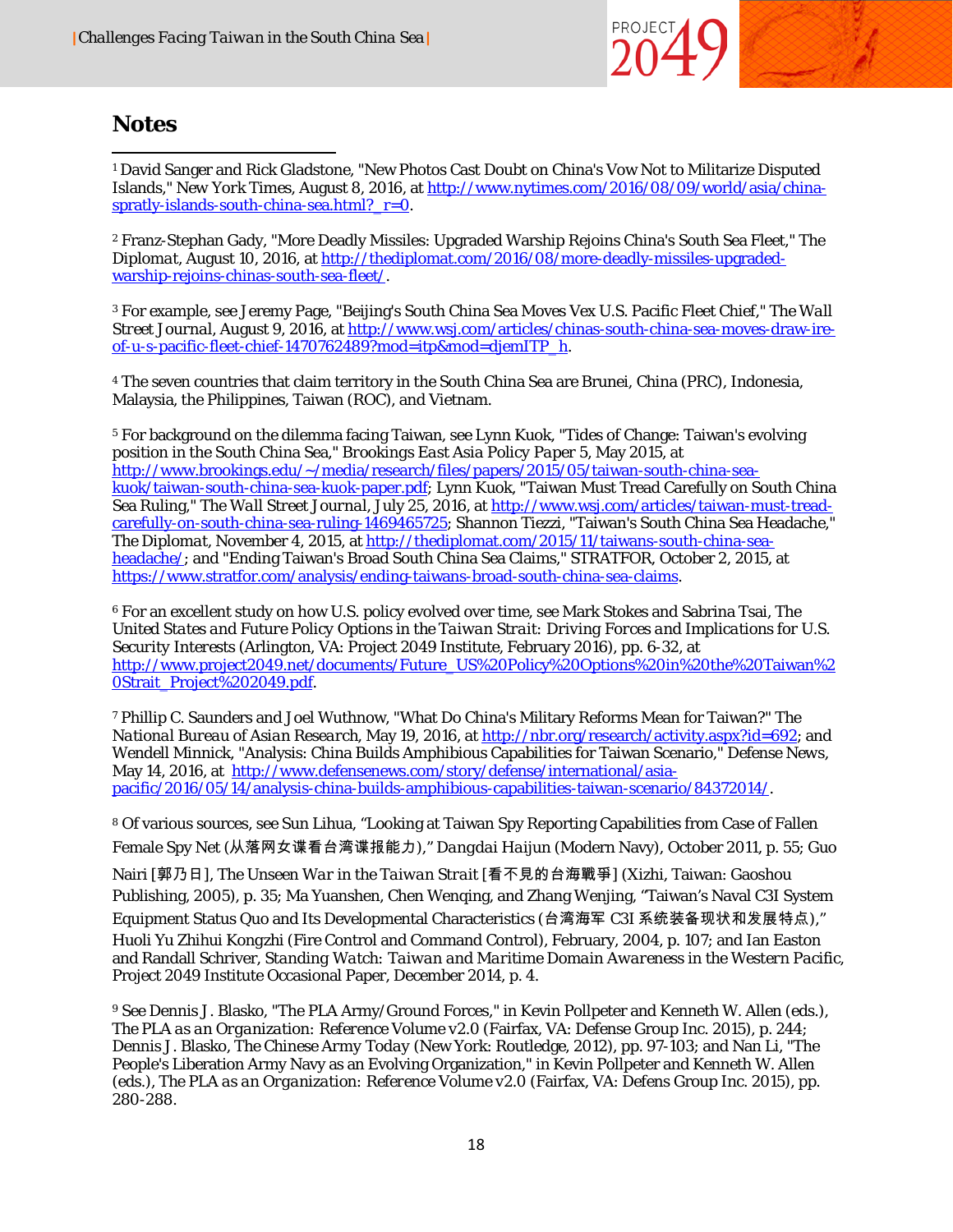

<sup>10</sup> See Appendix IV for details.

<span id="page-20-0"></span>

l

<span id="page-20-1"></span><sup>11</sup> Wendell Minnick, "China Puts Guam Within Missile Range," *Defense News*, May 12, 2016, at [http://www.defensenews.com/story/defense/international/asia-pacific/2016/05/12/china-guam-us](http://www.defensenews.com/story/defense/international/asia-pacific/2016/05/12/china-guam-us-missile-range/84279494/)[missile-range/84279494/;](http://www.defensenews.com/story/defense/international/asia-pacific/2016/05/12/china-guam-us-missile-range/84279494/) and Li Jing, "Chinese air force conducts first drill in western Pacific," *South China Morning Post*, March 31, 2015, at [http://www.scmp.com/news/china/article/1751967/chinese-air](http://www.scmp.com/news/china/article/1751967/chinese-air-force-conducts-first-drill-western-pacific)[force-conducts-first-drill-western-pacific.](http://www.scmp.com/news/china/article/1751967/chinese-air-force-conducts-first-drill-western-pacific) See also, PLA Air Force flies over Bashi Channel, Taipei Times, September 13, 2016, at [http://www.taipeitimes.com/News/front/archives/2016/09/13/2003655044.](http://www.taipeitimes.com/News/front/archives/2016/09/13/2003655044)

<span id="page-20-2"></span><sup>12</sup> Prashanth Parameswaran, "Vietnam a Growing Threat to Taiwan's South China Sea Claims: Report," *The Diplomat*, December 31, 2014, a[t http://thediplomat.com/2014/12/vietnam-a-growing-threat-to](http://thediplomat.com/2014/12/vietnam-a-growing-threat-to-taiwans-south-china-sea-claims-report/)[taiwans-south-china-sea-claims-report/;](http://thediplomat.com/2014/12/vietnam-a-growing-threat-to-taiwans-south-china-sea-claims-report/) and "Press pick apart Taiwan-Filipino tensions," *BBC news*, May 15, 2013, at [http://www.bbc.com/news/world-asia-22540089.](http://www.bbc.com/news/world-asia-22540089)

<span id="page-20-4"></span><span id="page-20-3"></span><sup>13</sup> See Richard Bush, "The Significance of the Republic of China for Cross-Strait Relations," *Brookings Institution*, May 20, 2011, at [https://www.brookings.edu/wp](https://www.brookings.edu/wp-content/uploads/2012/04/0520_bush_remarks.pdf)[content/uploads/2012/04/0520\\_bush\\_remarks.pdf.](https://www.brookings.edu/wp-content/uploads/2012/04/0520_bush_remarks.pdf)

<sup>14</sup> *Annual Report to Congress: Military and Security Developments Involving the People's Republic of China 2016* (Washington, D.C., Department of Defense, 2016), p. 13.

<sup>15</sup> For an assessment of this problem, see Dean Cheng, "The Decades Long Dance Between China and Taiwan," *War on the Rocks*, August 4, 2016, a[t http://warontherocks.com/2016/08/the-decades-long](http://warontherocks.com/2016/08/the-decades-long-dance-between-china-taiwan/)[dance-between-china-taiwan/.](http://warontherocks.com/2016/08/the-decades-long-dance-between-china-taiwan/)

<sup>16</sup> For an example of various arguments in Taipei, see "Editorial abstracts: US treats Taiwan as pawn in the South China Sea," *Focus Taiwan*, July 14, 2016,

<span id="page-20-5"></span>[http://focustaiwan.tw/news/afav/201607140021.aspx.](http://focustaiwan.tw/news/afav/201607140021.aspx) For an American perspective, see George Koo, "Taiwan, a bystander victim in the South China Sea dispute," *Asia Times*, July 27, 2016, at [http://atimes.com/2016/07/taiwan-a-bystander-victim-of-s-china-sea/.](http://atimes.com/2016/07/taiwan-a-bystander-victim-of-s-china-sea/) See also Ji Yixin, What Is In Store for Taiwan After the Arbitration?," *Chin-US Focus*, July 25, 2016, at

<span id="page-20-6"></span>[http://www.chinausfocus.com/peace-security/what-is-in-store-for-taiwan-after-the-arbitration/.](http://www.chinausfocus.com/peace-security/what-is-in-store-for-taiwan-after-the-arbitration/) For excellent background on the PLA's role, see Mark Stokes and Russell Hsiao, *The People's Liberation Army General Political Department: Political Warfare with Chinese Characteristics* (Arlington, VA: Project 2049 Institute, October 2013), at

[http://www.project2049.net/documents/PLA\\_General\\_Political\\_Department\\_Liaison\\_Stokes\\_Hsiao.p](http://www.project2049.net/documents/PLA_General_Political_Department_Liaison_Stokes_Hsiao.pdf) [df.](http://www.project2049.net/documents/PLA_General_Political_Department_Liaison_Stokes_Hsiao.pdf)

<span id="page-20-7"></span><sup>17</sup> Shannon Tiezzi, "Taiwan: South China Sea Ruling 'Completely Unacceptable,'" *The Diplomat*, July 13, 2016, a[t http://thediplomat.com/2016/07/taiwan-south-china-sea-ruling-completely-unacceptable/.](http://thediplomat.com/2016/07/taiwan-south-china-sea-ruling-completely-unacceptable/)

<sup>18</sup> Bruce A. Elleman, *High Seas Buffer: The Taiwan Patrol Force, 1950-1979* (Newport, Rhode Island: Naval War College Press, 2012), pp. 124-126.

<sup>19</sup> Thomas Shugart, "China's Artificial Islands Are Bigger (And A Bigger Deal) Than You Think," *War on the Rocks*, September 21, 2016, [http://warontherocks.com/2016/09/chinas-artificial-islands-are-bigger](http://warontherocks.com/2016/09/chinas-artificial-islands-are-bigger-and-a-bigger-deal-than-you-think/)[and-a-bigger-deal-than-you-think/.](http://warontherocks.com/2016/09/chinas-artificial-islands-are-bigger-and-a-bigger-deal-than-you-think/)

<span id="page-20-8"></span><sup>20</sup> Wendell Minnick, "Analysts: Taiwan Goals Drive China's Spratly Grab," *Defense News*, June 29, 2015, at [http://www.defensenews.com/story/defense/policy-budget/warfare/2015/06/28/taiwan-china](http://www.defensenews.com/story/defense/policy-budget/warfare/2015/06/28/taiwan-china-reclamation-island-invasion-spratly-south-china-sea-pla/29260999/)[reclamation-island-invasion-spratly-south-china-sea-pla/29260999/.](http://www.defensenews.com/story/defense/policy-budget/warfare/2015/06/28/taiwan-china-reclamation-island-invasion-spratly-south-china-sea-pla/29260999/)

<sup>21</sup> David Larter, "Navy deploys carrier strike group to the Pacific -- without the carrier," *Navy Times*, April 20, 2016, a[t http://www.navytimes.com/story/military/2016/04/19/surface-action-group-deployment](http://www.navytimes.com/story/military/2016/04/19/surface-action-group-deployment-thomas-rowden-momsen-decatur-spruance/83243334/)[thomas-rowden-momsen-decatur-spruance/83243334/;](http://www.navytimes.com/story/military/2016/04/19/surface-action-group-deployment-thomas-rowden-momsen-decatur-spruance/83243334/) and Sam LaGrone, "SNA: Navy Surface Leaders